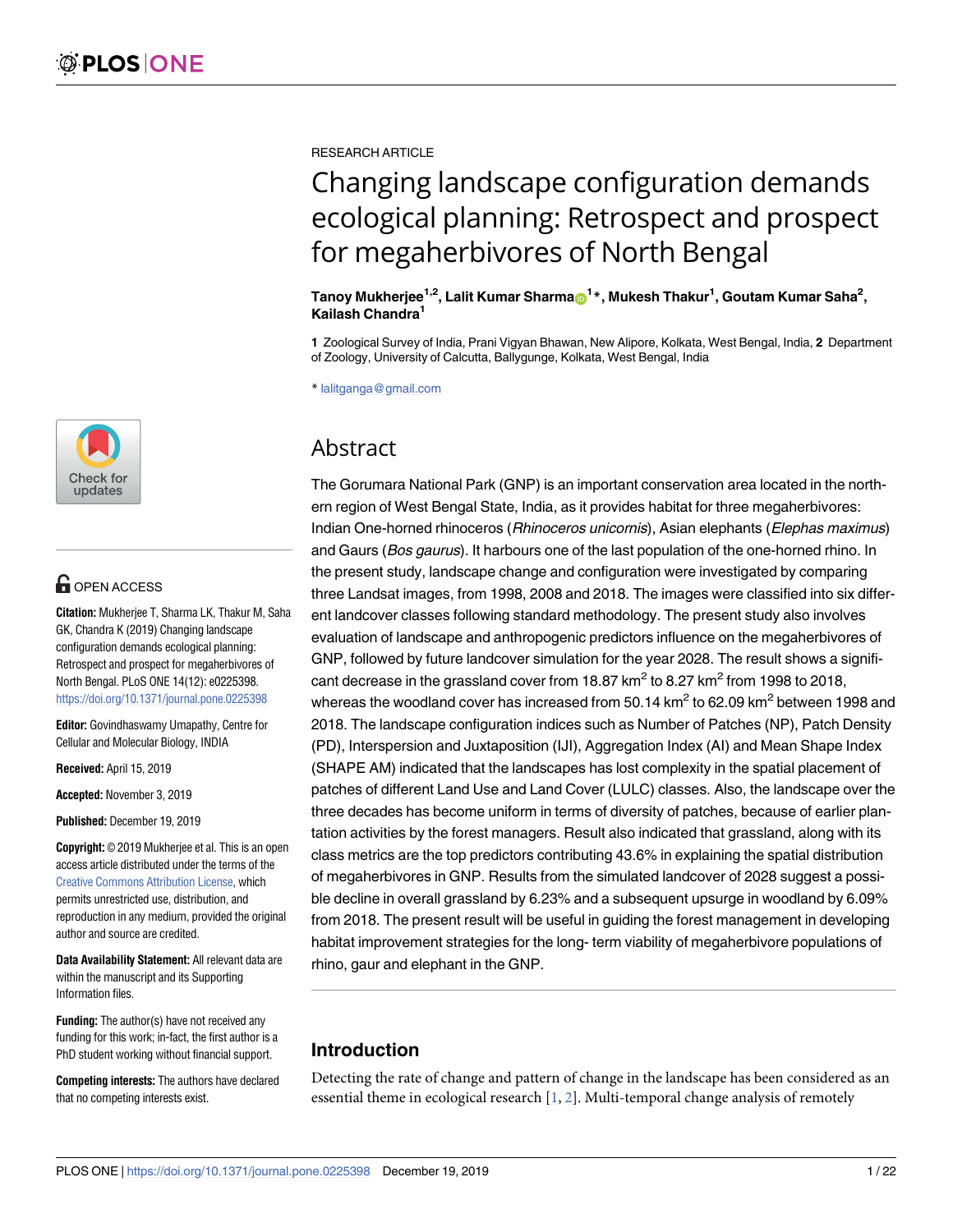<span id="page-1-0"></span>sensed data enables us to understand the dynamicity in landscape composition [\[3,4,](#page-16-0)[5,6\]](#page-17-0). Understanding the pattern of change in the landscape configuration of Protected Areas (PAs) including National Parks (NP), Wildlife Sanctuaries (WLS) and reserves would eventually help the managers making strategies for effective conservation and management. A number of studies are available which have demonstrated the applicability of mapping and landscape change analysis for long-term conservation and management [[7](#page-17-0),[8,9,10](#page-17-0),[11](#page-17-0)].

Megaherbivores (mammals with bodyweight over  $10^3$  kg) generally need more food and space than mesoherbivores, and these two, being the common constraints in areas with high population pressure as there population regulation through predation processes is very limited [\[12\]](#page-17-0). In today's world, most productive habitats like floodplains and foothills are the areas where the megaherbivores are generally found. However, such regions are profoundly affected by habitat loss, fragmentation and other anthropogenic disturbances, restricting their population into small pockets [[12](#page-17-0),[13](#page-17-0)]. Moreover, megaherbivores are known to have powerful effects on both the assembly and composition of vegetation and hence play an essential role in ecosystem dynamics  $[14]$  $[14]$  $[14]$ .

Gorumara National Park (GNP) is known for its large assemblage of megaherbivores i.e. Indian One-horned rhinoceros (Rhinoceros unicornis), Asian elephants (Elephas maximus) and Gaurs (Bos gaurus). The habitat stretch of (GNP) includes territorial forests of Jalpaiguri, Kalimpong and Cooch Behar Forest Divisions also Jaldapara Wildlife Sanctuary, Chapramari Wildlife Sanctuary. But the total stretch is not continuous, recently due to enormous expansion of tourism, roads and railways with other anthropogenic activities resulted in substantial degradation and fragmentation of the habitat stretch [\[15\]](#page-17-0). These activities may lead to a loss in both movement corridors as well as genetic vigour of the wildlife populations  $[16,17]$  $[16,17]$  $[16,17]$  $[16,17]$  $[16,17]$ .

Despite various threats in the past decades, the park management could be able to reduce the poaching threat successfully, that has resulted in a considerable increase in rhino population, i.e. 50 individuals [[18](#page-17-0)]. However, due to massive population expansion of other sympatric megaherbivores, mostly Bos gaurus with over 900 individuals and Elephas maximus in GNP have resulted in an ecological crisis and have led to increased interspecific competitions [[15](#page-17-0)]. For this reason, rhinos are frequently found outside its natural habitat (far-flung as 50 km) to meet their foraging needs, and some of them are staying seasonally or even permanently [\[19\]](#page-17-0).

Importance of grasses and grassland, both on their qualitative and quantitative aspects is deeply associated with megaherbivores of GNP. For Rhinos, they were found to prefer grasslands intermixed with wetland and riverine forests [\[20\]](#page-17-0). Studies also indicate that grasses are the most preferred diet for rhino [\[21,22](#page-17-0),[23\]](#page-17-0). Similar types of findings were also observed across most Indian one-horned rhino reserves from India and Nepal [[24](#page-17-0),[25](#page-17-0)]. Hence it can be opined that the rhinos are more habitat specialised than other megaherbivores and depend on food quality rather than quantity  $[22,26]$ . Moreover, in Indian subcontinent gaurs are primarily grazers, and their diet is largely composed of grasses. The preference of grasses by gaur is supported by findings from various studies throughout Indian subcontinent [[27–31\]](#page-18-0). On the other hand, elephants are known to exploit a large variety of species, yet the dominance of grasses in the diet of the elephant was documented by various studies, including GNP [[32–35\]](#page-18-0).

However, among the many ecosystems of GNP, grassland are the most affected ones in recent times, which is evident by a sharp decline in both productivity and species diversity. Leading causes of which include overgrazing, soil erosion, nutrient depletion, salinization, pollution, disruption of hydrological systems, and conversion of natural areas into croplands, monoculture plantations and ill-planned developmental activities resulting in exceeded carrying capacity for rhino [\[19\]](#page-17-0). The carrying capacity for rhino in Gorumara was first assessed to be 20 in the year 1995 [[36](#page-18-0)]. Followed by several other studies which suggest they exceeded carrying capacity threshold for rhino in GNP [\[19](#page-17-0)[,37\]](#page-18-0).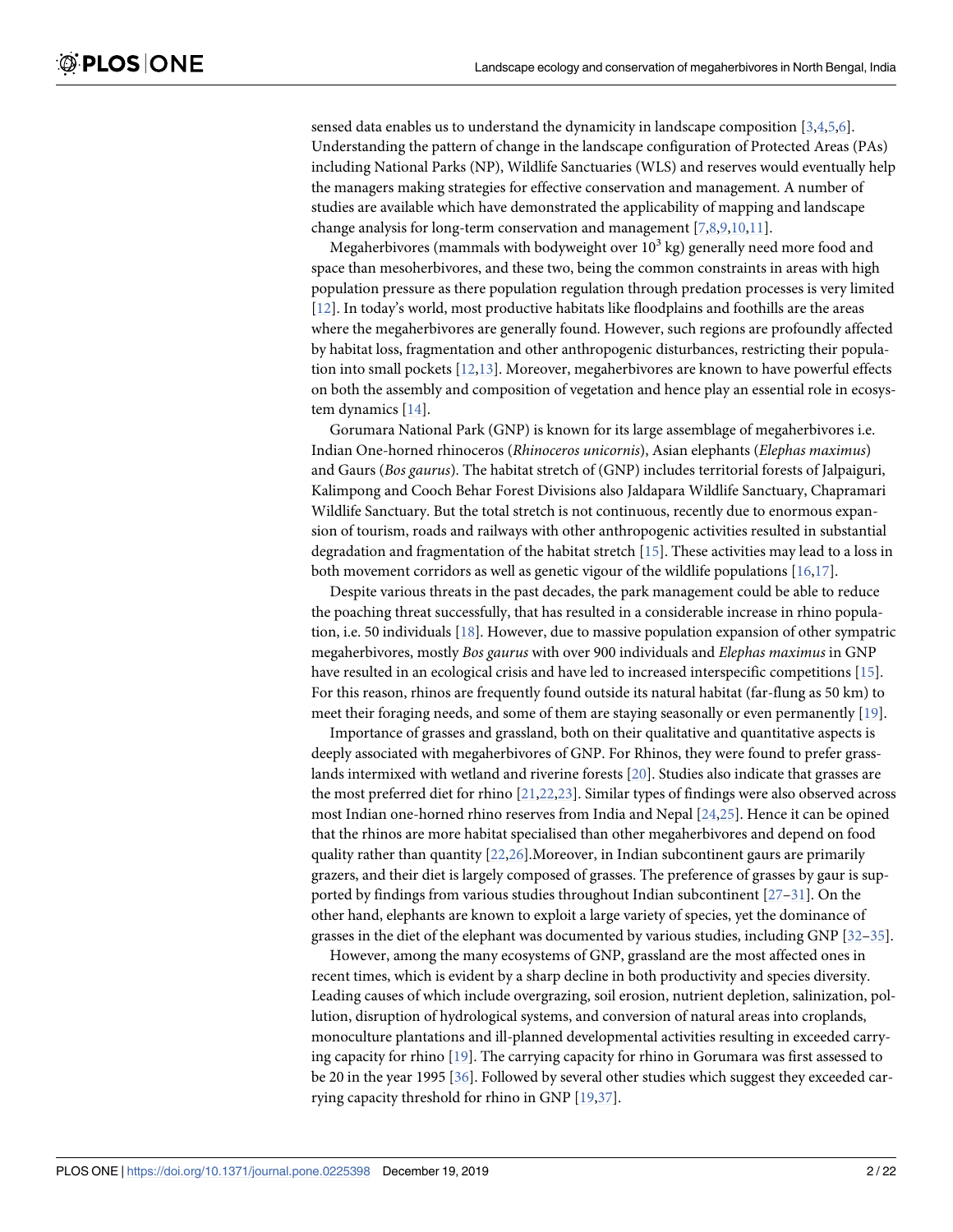<span id="page-2-0"></span>Landscape-level characterization remains associated with a qualitative and quantitative evaluation which helps in identifying the linkage between spatial pattern and ecological processes, like composition, configuration and connectivity [\[16](#page-17-0),[38](#page-18-0),[39\]](#page-18-0). Landscape composition mainly refers to the number of different elements, their spatial distribution, relative abundance and diversity, while landscape configuration refers to physical orientation, heterogeneity, and distribution within the landscape [\[39\]](#page-18-0). Globally, forested habitats, including forests in protected areas, are facing severe management challenges posed by various planned and unplanned degradation drivers [\[40,41](#page-18-0)].

Spatial heterogeneity of these landscapes influences the distribution, abundance and population dynamics of species  $[42]$ . As a consequence, new ecological theories along with new applications for planning and monitoring have been developed. Studies have also been conducted towards identification and evaluation of drivers which greatly influencing the spatial distribution and habitat suitability of the species [[43,44,45\]](#page-18-0). Moreover, several researchers have also used landscape metrics and presented their imperativeness in developing a better understanding of the landscapes which species are utilizing  $[45,46,47]$  $[45,46,47]$  $[45,46,47]$  $[45,46,47]$ . Most prominently indices about patch structure, their spatial placement and configuration in the landscape are useful in understanding the ecology of large mammalian species including elephants, rhinos [\[48](#page-18-0)[–51\]](#page-19-0).

Furthermore, recent techniques in remote sensing have provided opportunities for developing models for further understanding of the future landcover dynamics, which will eventually help in making management decisions [\[52\]](#page-19-0). Among various approaches for landcover modelling and predicting land use in future scenarios, Markov chain analysis has been used most commonly [[53](#page-19-0)]. Markov chain analysis is based on a stochastic approach which predicts a specific state of an extensive system at a particular temporal scale based on the state of past trends by using different topographic and landcover drivers [\[54,55](#page-19-0)].

Hence, the present study has been designed by combining Land Use and Land Cover (LULC) analysis of georeferenced satellite data of three decades (1998, 2008 and 2018) with landscape ecology theories and methods. Our overall goal was to generate a better understanding of LULC change patterns and configuration of the GNP landscape, which is facing tremendous pressure because of recent human colonization and related development. We have also evaluated the influence of landscape and anthropogenic predictors on the spatial distribution of megaherbivores in GNP. Further, to understand the future scenario, we have used Markovcellular automata (CA) technique based Artificial Neural Network model (ANN) for Spatiotemporal modelling of future landcover for the year 2028.

We seek to develop baselines for a variety of landscape indices, which can describe the conversion of formerly contiguous habitats and its impacts on animals with relatively large territories including rhinos, elephants and gaur [\[56–58](#page-19-0)]. The Indian one-horned rhino is the flagship and also the top conservation priority species of GNP, and most of the management strategies of the park are mostly concentrated around this species. Our analysis of three decades of landscape change will provide a retrospective view on landscape change and will help in planning long-term conservation measures for the megaherbivore populations.

# **Material and methods**

#### **Study area**

The GNP is located in the northern region of the West Bengal state of India ( $Fig 1$ ), falling in the 7B-Lower Gangetic plan biogeographic zone situated between latitude 26˚47'12.5" North to  $26°43'25.6"$  North and longitude  $88°52'04.2"$  East to  $88°47'07.3"$  [\(Fig 1\)](#page-3-0), with an area of 90 km $^2$  [\[59\]](#page-19-0). The park is located in the foothills of the eastern Himalayas, popularly known as Dooars, composed of flood plains, hills, forests, grasslands and plantations. The landscape is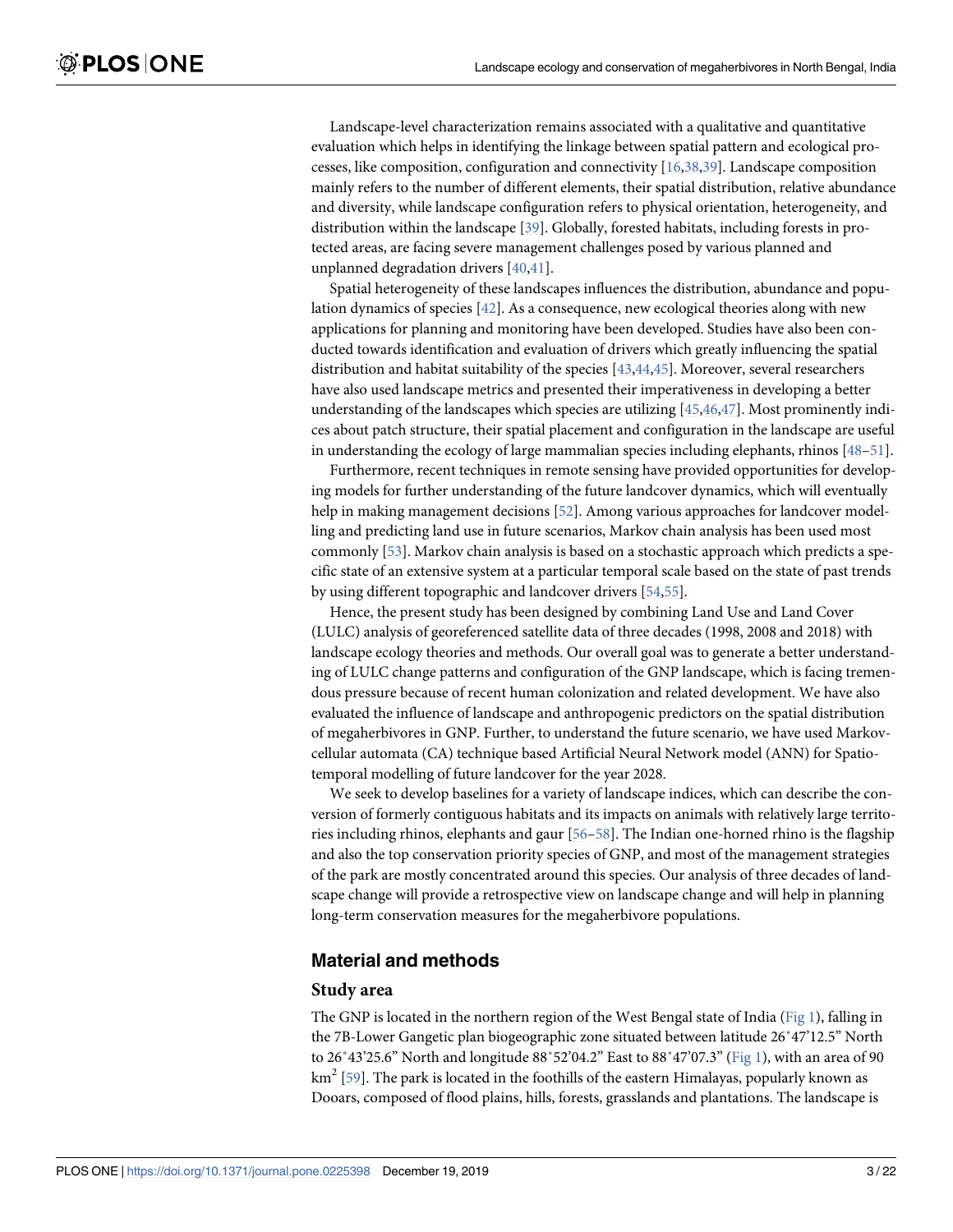# <span id="page-3-0"></span>**OPLOS ONE**





<https://doi.org/10.1371/journal.pone.0225398.g001>

known for its rich biodiversity which includes 193 species of birds, 22 species of reptiles, 40 species of fishes and other macro and micro fauna  $[60,61]$ . The rich diversity of herbivores is represented by Indian Rhinoceros, Gaur, Asian Elephant, Chital, Sambar, Barking deer, Hog deer and Wild boar. Common Leopard is the only large carnivore residing in the study area.

The terrain of the landscape is differentiated into distinct plateaus and lacks close contours. The river system includes three main seasonal rivers, namely, the Murti, Indong and Garati Rivers, which drain into the Jaldakha River. The vegetation in the landscape is dominated by the tree species Shorea robusta, Lagerstroemia speciosa, Senegalia catechu and Dalbergia sissoo, and classified as riverine forests, sal forests, wet mixed forests and sal savannah  $[62]$  $[62]$  $[62]$ . The GNP contains a mosaic of mixed land-use and land-cover types in which human-wildlife conflict management is a major challenge for the authorities as well a source of threat to the large mammals in the study area [[63](#page-19-0)].

Earlier forested habitat of GNP was a part of Jalpaiguri Forest division comprising of an area only 8.62 km $^2$  and the area was declared as Gorumara Game Sanctuary vide Govt. Notification No. 5181-For, Dt: 02.08.1949 just after independence. Afterwards through subsequent notification finally it got the status of National Park in the year 1998 [[62](#page-19-0),[63](#page-19-0)]. Before 1994, the primary aim of this forest areas was to maximise timber production through the plantation of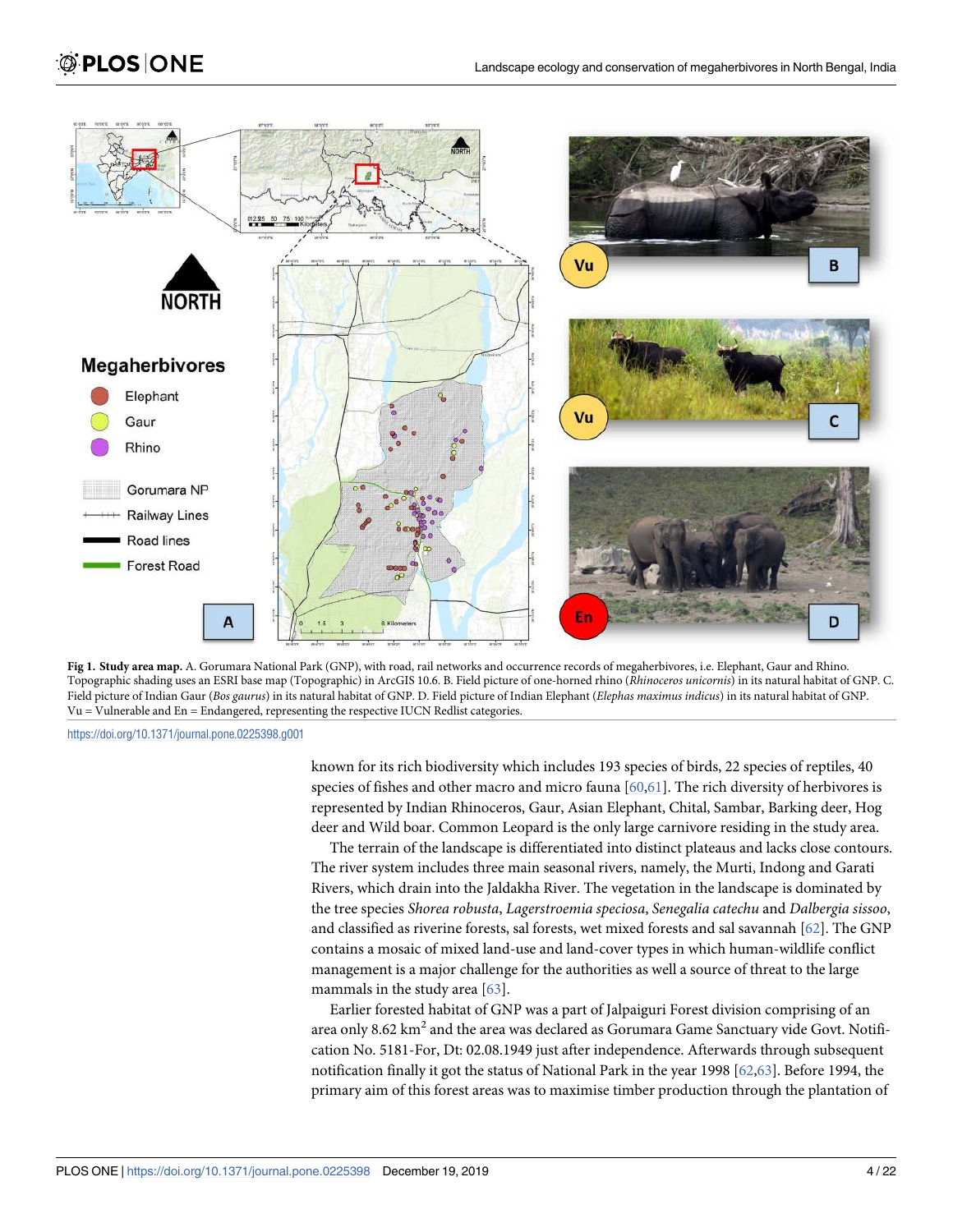<span id="page-4-0"></span>commercial species, such as Sal (Shorea robusta), Teak (Tectona grandis) and Jarul (Lagerstroemia speciosa). Hence, the forest continues to be exploited under various working plans from 1892 onwards until the end of the  $4<sup>th</sup>$  working plan (1926–27 to 1945–46). However, after the notification of the area as National Park, the objective has changed from production forestry to protection, for the conservation of wildlife and biodiversity. The first Management Plan of GNP was prepared and approved by Ministry of Environment and Forests, Govt. of India in 1997–98 with the aim of habitat improvement with focus on flagship species rhinoceros and other wild animals. As a habitat improvement strategy, canopy opening was done till year 2000, and then it has been stopped due to ban imposed by the Supreme Court of India. Later in the year 2006, the ban was lifted by the apex court for limited activities, but no further canopy opening initiative has been documented in the recent management plan [[62](#page-19-0),[63\]](#page-19-0). Presently, the management objectives in GNP include conservation of biodiversity with special thrust on the rhino, development of GNP as elephant reserve, community participation in forest management and promote ecologically sustainable tourism for nature education and awareness creation.

#### **Study design and data collection**

For understanding the LULC change in the study area, we used three sets of Landsat satellite data (1998, 2008 and 2018), downloaded from the online USGS postal ([https://earthexplorer.](https://earthexplorer.usgs.gov/) [usgs.gov\)](https://earthexplorer.usgs.gov/). For the landcover-change analysis, we used two types of Landsat sensor data. For 1998 and 2008, we used Landsat- 5 TM (Thematic Mapper), and for 2018 we used Landsat- 8 OLI (Operational Land Imager). All images were scaled for a spatial resolution of 30 m. To address the change in sensors from Landsat-5 TM and Landsat-8 OLI sensors, we used DEM data and geo-referenced the respective Landsat images following the robust method suggested by [\[28,29](#page-18-0)]. All images were projected in WGS\_1984\_UTM\_Zone\_45N (Table 1). Atmospheric, along with DOS1, corrections have been done for all three images using the semi-automatic classification tool for QGIS [[64\]](#page-19-0) followed by ML (Maximum Likelihood) technique for classification. All three images were classified into six major LULC classes: Woodland, Grassland, Shrubland, Bareland, Riverbank and Water. For the present study we have applied similar classification approach for the classification of 1998 and 2008 images by overlying training data polygon of 2018 on both 1998 and 2008 images followed by selection and elimination process for training samples which showed change in the cover type  $[65-67]$  $[65-67]$  $[65-67]$  $[65-67]$  $[65-67]$ . A total of 137 polygons comprising 973 pixels were taken during the field survey and were used on all three decadal images (1998, 2008 and 2018). Finally, we assessed the accuracy of the classified image by estimating the error matrix along with the kappa statistics. Sample points for accuracy estimation were also collected during the field visits; at least 60 samples location were taken for each land cover type for the present land cover.

Furthermore, Google Earth images and Forest Management Inventory data have been used for the past decadal images [[68,69\]](#page-19-0). We calculated transition probabilities to determine the probability of transition from one land-cover type to another [[68](#page-19-0)]. All image related analysis, as well as accuracy assessments, were carried out using the semi-automatic Classification plugin of QGIS, ENVI 5.1 and ESRI ArcGIS 10. 6.

**Table 1. Information regarding satellite images.**

| Sensor                                  | Path/row | <b>Acquisition date</b> |
|-----------------------------------------|----------|-------------------------|
| Landsat 5 Thematic Mapper (TM)          |          | 29-DEC-98               |
| Landsat 5 Thematic Mapper (TM)          | Path:139 | $08-DEC-08$             |
| Landsat 8 Operational Land Imager (OLI) | Row:41   | $20-DEC-18$             |

<https://doi.org/10.1371/journal.pone.0225398.t001>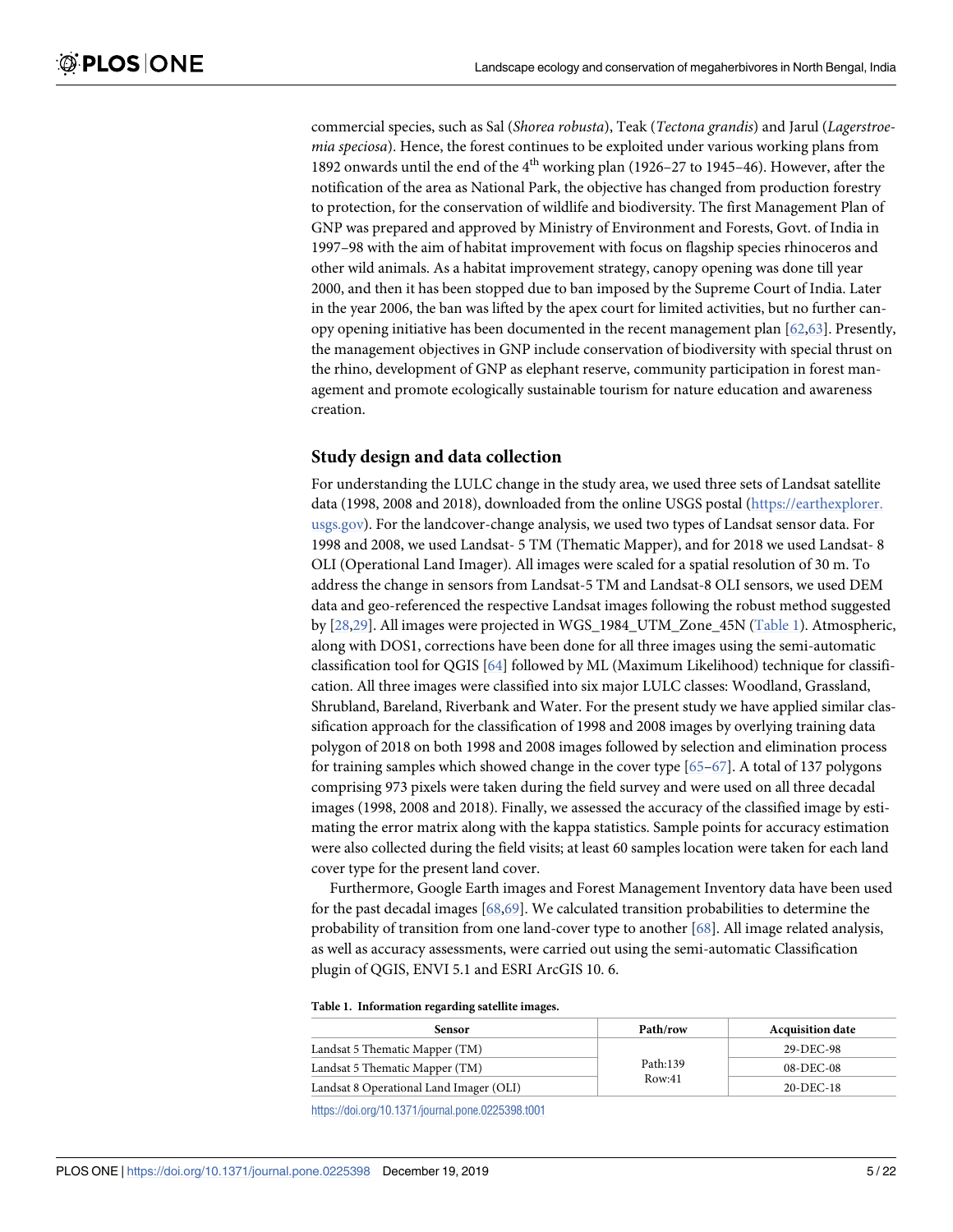<span id="page-5-0"></span>We used the FRAGSTATS 4.2 program  $[70]$  to calculate a variety of landscape indices ( $S1$ [Table](#page-15-0)) for characterizing changes in land cover and landscape configuration across the threedecade images [\[71](#page-19-0)[,72](#page-20-0)]. All the maps including the LULC, landscape configuration indices such as diversity index, patch density and patch density richness were developed using the ArcGIS 10.6 software program. The LULC and the landscape configuration change were assessed by comparing the three decadal data and by estimating the transition probability matrices between 1998 and 2008; 2008 to 2018 of the respective multi-temporal images using a Markovian approach.

# **Evaluation of landscape and class predictors influence on the Megaherbivores of GNP**

Predictor inspection was performed by using Generalized Additive Model (GAM) [\[73\]](#page-20-0) in SAHM package of VistTrails environment  $[73,74]$  $[73,74]$ . For understanding the relative response to landscape configuration, topographic as well as anthropogenic predictors by the mega-herbivores of GNP the GAM was chosen for its adaptability in dealing with a non-linear relationship between response and explanatory variables [[75](#page-20-0)]. The land cover classes and linear features (Road and Rail) variables were prepared by converting raster into vector followed by generating euclidian distance, whereas, landscape and class level metrics were prepared by using the moving window function of FRAGSTAT Ver. 4.2 [\(S4 Fig\)](#page-16-0).

A total of  $n = 97$  spatially independent GPS locations of direct sightings as well as indirect signs for all three mega-herbivores (Elephant, Rhino and Gaur) were collected by surveying line transects marked systematically in the landscape after stratification of habitat types in GNP between the year 2016 to 2018 [\(Fig 1\)](#page-3-0). For evaluating relative responses of different variables, pseudoabsence points have been assessed by generating random points in ArcGIS 10.6 in the entire landscape. For all presence records the GPS location, habitat type, distance to water and distance to rail and road have also been recorded.

#### **Landcover simulation for the year 2028**

We used Artificial Neural Network (ANN) based model for generating a future land cover map for the year 2028 of GNP in MOLUSCE plugin of QGIS using the classified images of 2008 and 2018 [\[68\]](#page-19-0). Furthermore, for simulating the landscape cellular-automata method based on Monte Carlo algorithm was used [\[68](#page-19-0)[,76,77](#page-20-0),[78](#page-20-0)]. A total of five uncorrelated variables with Pearson's correlation threshold less than 0.8 were selected as predictor variables for the simulation, and all the rasters have been resampled in 30 m cell size. The topographic variables, i.e. Compound Topographic Index [\[79,80\]](#page-20-0), linear aspect and roughness, were used as surface texture/configuration drivers. Moreover, temperature and moisture drivers, i.e. Heat Load Index [[81](#page-20-0)] and Integrated Moisture Index [[82](#page-20-0)] were kept as a proxy for climatic drivers. All raster images were prepared using Geomorphometric and Gradient Metrics Toolbox Ver. 2.0 [\[83\]](#page-20-0). The validation of the simulated landcover of 2028 was carried out using percentage correctness along with kappa statistics.

# **Results**

The three Landsat images were classified into six dominant LULC (Woodland, Grassland, Shrubland, Bare land, Riverbank and Water) [\(Fig 2\)](#page-6-0). The overall accuracy for 2018 was evaluated to be 88.61% with a kappa value of 0.863 (Table A in [S2 Table](#page-15-0)). The overall accuracy of the image 1998 and 2008 was 89.97% and 81.66% and kappa value was found to be 0.88 and 0.78 respectively (Table B and C in  $S2$  Table). The comparative analysis of the three images revealed that woodland was the dominant land cover and increased in all three successive years (1998, 2008, and 2018), ([Table 2\)](#page-6-0), in contrast, grassland areas declined over the time. The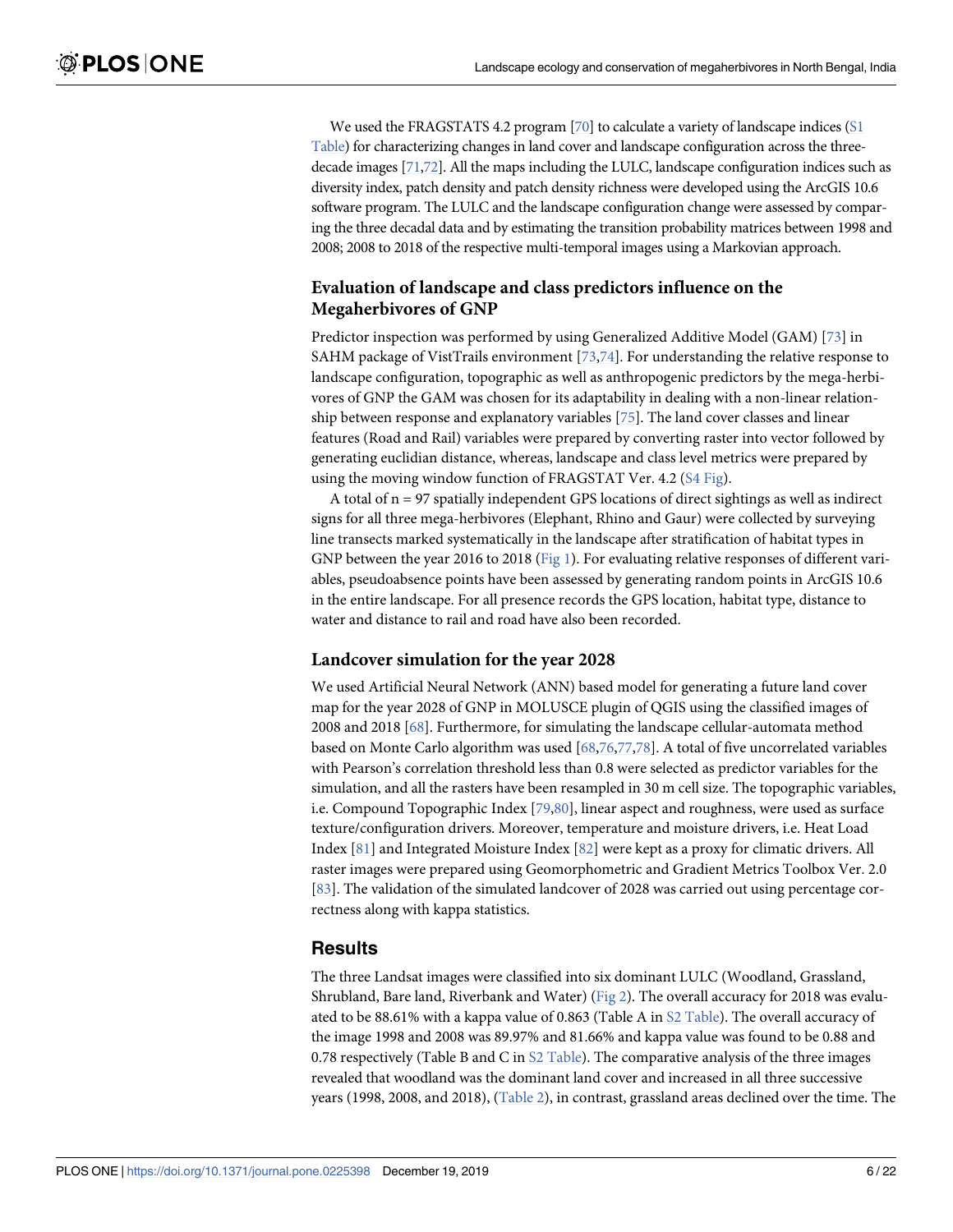<span id="page-6-0"></span>

landscape has been classified into six major land cover types (Bare ground, Grassland, Riverbank, Shrubland, Water, Woodland).

<https://doi.org/10.1371/journal.pone.0225398.g002>

bareland cover has increased from 6.72  $\rm km^2$  to about 9.86  $\rm km^2$  between 1998 and 2018, primarily due to loss of water bodies and narrowing of river lines.

The transition analysis from 1998 to 2008 indicates that the grassland cover has been converted to woodland at the most (0.517 transition value), followed by bareland to scrubland (0.375 transition value) [\(Table 3](#page-7-0)) [\(S1 Fig](#page-15-0)) [\(S3 Table](#page-15-0)). A similar trend was also observed from 2008 to 2018, where grassland has been converted to woodland cover (0.496 transition value). Furthermore, during 2008–2018 decade river bank got converted to bare land (0.451 transition value) and water cover has also been converted to river bank cover (0.323 transition value) [\(Table 4\)](#page-7-0) ([S1 Fig\)](#page-15-0) ([S3 Table\)](#page-15-0).

### **Landscape configuration change analysis**

The change in landscape configuration indices from 1998 to 2008 and from 2008 to 2018 indi-cates a decrease in the number of patches (NP) and patch density (PD) [\(Table 5\)](#page-8-0). A smaller

| LULC classes     | 1998  | 2008  | 2018  | $\Delta$ 1998-2008 | $\Delta$ 2008-2018 |  |  |
|------------------|-------|-------|-------|--------------------|--------------------|--|--|
| Water            | 5.06  | 5.38  | 2.55  | 0.32               | $-2.83$            |  |  |
| Riverbank        | 5.85  | 4.50  | 3.99  | $-1.35$            | $-0.51$            |  |  |
| <b>Bare Land</b> | 6.72  | 8.01  | 9.86  | 1.29               | 1.85               |  |  |
| Woodland         | 45.58 | 53.26 | 56.44 | 7.68               | 3.18               |  |  |
| Grassland        | 17.16 | 11.19 | 7.52  | $-5.96$            | $-3.67$            |  |  |
| Shrubland        | 10.53 | 8.56  | 10.53 | $-1.97$            | 1.97               |  |  |

**[Table 2.](#page-5-0) Land cover and landuse change (Δ) statistics between 1998–2008 and 2008–2018 in Gorumara National Park, North Bengal in sq. km.**

<https://doi.org/10.1371/journal.pone.0225398.t002>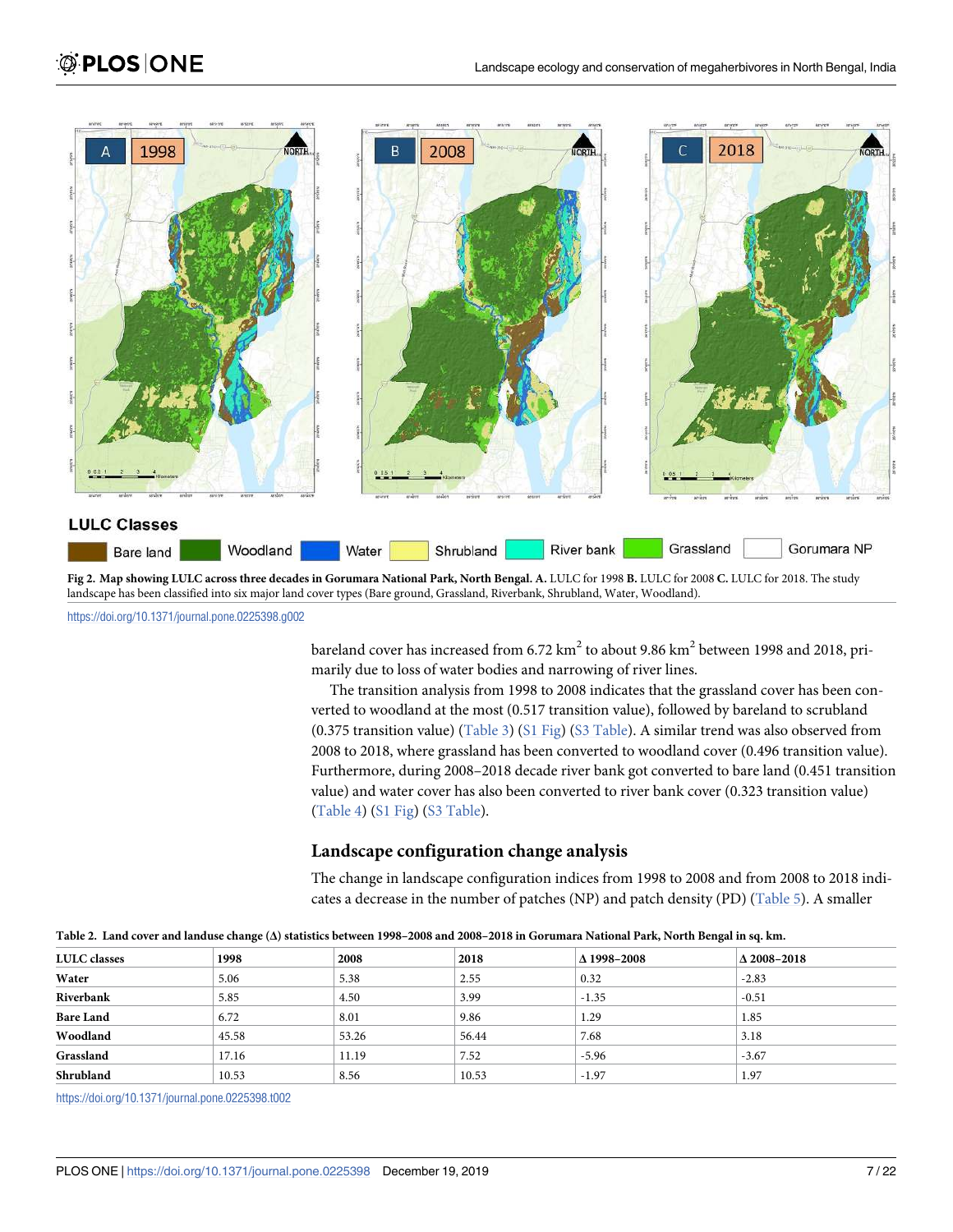|      | 2008              |       |            |             |          |           |           |  |
|------|-------------------|-------|------------|-------------|----------|-----------|-----------|--|
| 1998 | Landcover Classes | Water | River bank | Bare ground | Woodland | Grassland | Shrubland |  |
|      | Water             | 0.342 | 0.294      | 0.142       | 0.002    | 0.016     | 0.204     |  |
|      | River bank        | 0.284 | 0.321      | 0.280       | 0.000    | 0.005     | 0.109     |  |
|      | Bare ground       | 0.134 | 0.106      | 0.373       | 0.000    | 0.011     | 0.375     |  |
|      | Woodland          | 0.002 | 0.000      | 0.001       | 0.917    | 0.078     | 0.002     |  |
|      | Grassland         | 0.028 | 0.010      | 0.012       | 0.517    | 0.307     | 0.127     |  |
|      | Shrubland         | 0.048 | 0.021      | 0.277       | 0.245    | 0.208     | 0.201     |  |

#### <span id="page-7-0"></span>**[Table 3.](#page-6-0) Transitional probability matrix of different LULC from 1998 to 2008.**

<https://doi.org/10.1371/journal.pone.0225398.t003>

change was observed in NP and PD from 2008 to 2018. The mean patch area (AREA MN) increased by 24% and by 2.04% from 1998 to 2008 to 2018 respectively. Both Shannon's diversity (SHDI) and evenness (SHEI) of patches decreased. The Aggregation Index (AI) and Interspersion and Juxtaposition index (IJI) of patches increased by 5.64% and 14.67% respectively between 1998 to 2018. The Edge Density (ED) found to be following a decreasing trend starting from a reduction by 39.50% from 1998 to 2008 and by 16.26% from 2008 to 2018 suggesting a decrease in the heterogeneity of the overall landscape in multitemporal scale. Results show that about 886.14 ha of grassland have been converted into the woodland from 1998 to 2008, followed by conversion of 555.57 ha between 2008 and 2018 ([Fig 3](#page-9-0)). Other major insertions have occurred between grassland to shrubland by 217.62 ha. and by 328.95 ha. followed by shrubland to bareland by 291.78 ha and by 266.4 ha. between 1998–2008 and 2008–2018, respectively [\(S3 Table](#page-15-0)) [\(S1 Fig\)](#page-15-0).

### **LULC class-level configuration change analysis**

The proportional area of the woodland patches in the landscape (PLAND) increased by 11.94% from 1998 to 2018 [\(Table 6](#page-10-0)). The number of patches (NP) along with patch density (PD) for woodland has decreased from 86 to 26 and 0.94 to 0.28 from 2008 to 2018, respectively. The Largest Patch Index (LPI- Woodland) increased by 4.91% from the years 1998 to 2018 [\(Table 6](#page-10-0)). Thus, the park has more woodland in a few larger patches. Area weighted Mean Shape Index (SHAPE AM-Woodland), was highest in 1998, and then fell by 81% in 2008 and to 78.23% by 2018, indicating a reduction in shape complexity of woodland patches ([Table 6\)](#page-10-0).

In the case of grassland cover, the PLAND value was highest in 1998, at 18.87%, followed by 12.31% in 2008 and 8.27% in 2018 [\(Table 6](#page-10-0)). NP declined from 717 patches in 1998 to 389 patches in 2018. The mean patch area (AREA MN-Grassland) declined by 36.64% in 2008 and then increased by 29.69% by 2018. The shrubland, cover has decreased from 1998 to 2018, indicated by decreases in PLAND value between 1998 and 2008 by 23.06%. However, followed by a consecutive increase again by 18.73% in the year 2018. The number of patches (NP

|      | 2018              |       |            |           |          |           |           |  |
|------|-------------------|-------|------------|-----------|----------|-----------|-----------|--|
| 2008 | Landcover classes | Water | River Bank | Bare Land | Woodland | Grassland | Shrubland |  |
|      | Water             | 0.222 | 0.323      | 0.284     | 0.001    | 0.139     | 0.031     |  |
|      | Riverbank         | 0.157 | 0.326      | 0.451     | 0.000    | 0.058     | 0.008     |  |
|      | Bare Land         | 0.012 | 0.017      | 0.446     | 0.005    | 0.260     | 0.259     |  |
|      | Woodland          | 0.000 | 0.000      | 0.000     | 0.954    | 0.005     | 0.041     |  |
|      | Grassland         | 0.010 | 0.010      | 0.005     | 0.496    | 0.185     | 0.294     |  |
|      | Shrubland         | 0.050 | 0.062      | 0.311     | 0.005    | 0.247     | 0.325     |  |

**[Table 4.](#page-6-0) Transitional probability matrix of different LULC from 2008 to 2018.**

<https://doi.org/10.1371/journal.pone.0225398.t004>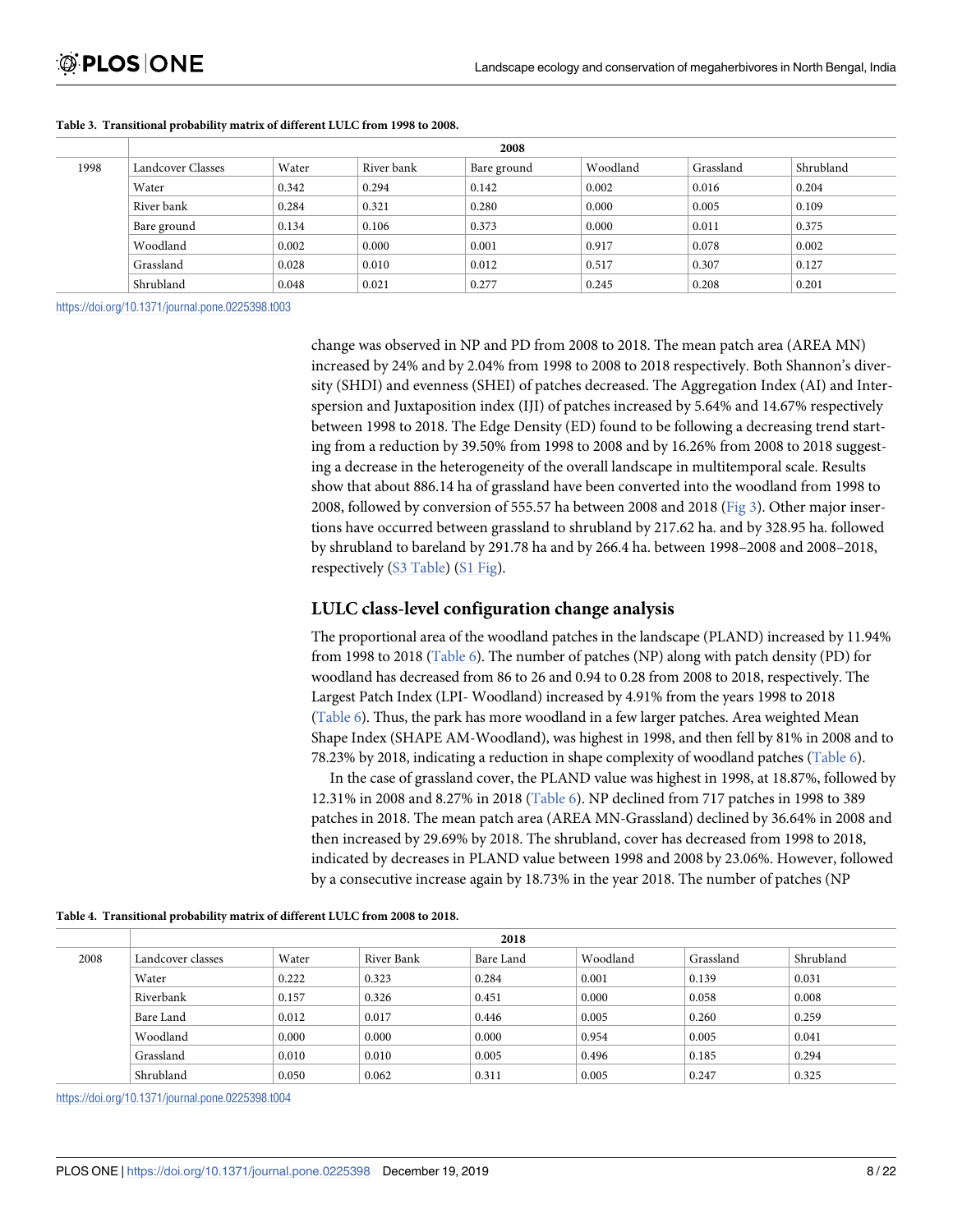| Metrics        | 1998   | 2008   | Percentage change $\Delta$ (1998–2008) |          | 2018   | Percentage change $\Delta$ (2008–2018) |          |
|----------------|--------|--------|----------------------------------------|----------|--------|----------------------------------------|----------|
| NP.            | 1679   | 1276   | $-31.58$                               | 403      | 1250   | $-2.08$                                | 26       |
| PD             | 18.471 | 14.037 | $-31.59$                               | 4.434    | 13.751 | $-2.08$                                | 0.286    |
| <b>AREA MN</b> | 5.414  | 7.124  | 24.00                                  | $-1.710$ | 7.272  | 2.04                                   | $-0.148$ |
| IJI            | 66.841 | 72.127 | 5.28                                   | $-5.286$ | 81.517 | 9.39                                   | $-9.390$ |
| SHDI           | 1.441  | 1.324  | $-8.83$                                | 0.117    | 1.230  | $-7.58$                                | 0.093    |
| <b>SHEI</b>    | 0.804  | 0.739  | $-8.83$                                | 0.065    | 0.687  | $-7.57$                                | 0.052    |
| AI             | 85.235 | 89.420 | 4.18                                   | $-4.185$ | 90.879 | 1.45                                   | $-1.459$ |
| ED             | 98.423 | 70.555 | $-39.50$                               | 27.863   | 60.687 | $-16.26$                               | 9.868    |

<span id="page-8-0"></span>**[Table 5.](#page-6-0) Summary of landscape metrics at the landscape level. NP** (Number of patches), **ED** (Edge density), **PD** (Patch density), **AREA\_MN** (Area-weighted mean patch area), **IJI** (Interspersion and juxtaposition index), **SHDI** (Shannon's diversity index), **SHEI** (Shannon's evenness index), **AI** (Aggregation index).

<https://doi.org/10.1371/journal.pone.0225398.t005>

Shrubland) has increased from 259 patches to 339 patches in 1998 to 2008 initially and then decrease significantly to 277 patches in 2018. The distribution of small and isolated patches from the complex cluster of the larger patches was measured by Euclidean nearest neighbour distance metric (ENN\_AM). The most contrasting change has been observed in shrubland cover, it had increased from 75.39 in 1998 to 111.82 in 2018.

# **The response of megaherbivores to landscape and class variables**

The present results indicate that Grassland, along with its class metrics are the top contributors as it explains about 43.6% deviation in the spatial distribution pattern of megaherbivores of GNP ([Fig 4](#page-12-0)). Out of which Area weighted mean (AREA\_AM\_Grassland) for grassland contributed highest followed by the euclidian distances to grassland. Moreover, grassland, along with its metrics shows a positive response in explaining the spatial distribution of megaherbivores ([S3 Fig](#page-16-0)). Further, the landscape configuration variables of grassland cover including PD, NP, LPI and Area AM responded positively to the distribution of megaherbivores in GNP ([S2](#page-15-0) [Fig\)](#page-15-0) ([S3 Fig\)](#page-16-0). The Area AM of Shrubland cover contributes about 5.6%, suggesting the importance of shrubland for the megaherbivores in GNP. Among the anthropogenic variables, rail (railway line) contributes most by 4.9% and shows a negative response with the distribution of megaherbivores [\(S3 Fig](#page-16-0)). The Woodland cover and it's class metrics found to contribute less in explaining the distribution of megaherbivores and the percentage of deviation explained ranged from 1.9% to 2.8%.

# **Simulated future land cover for the year 2028**

The future land cover for the year 2028 was simulated by adopting ANN algorithms, using the past temporal classified images of 2008 and 2018. The future land cover model was based on topographic functions. The percentage correctness and kappa (overall) was found to be 90.25% and 0.83, respectively. The comparison of model output with the classified image of 2018 predicts major change may happen in Woodland and Grassland cover types ([Fig 5](#page-13-0)).

Furthermore, the model also showed a decline of about 6.23% from 2018 to 2028 in grassland. Whereas, an increment of about 6.09% has been predicted in woodland cover in 2028. Moreover due to no predicted significant change on other landcover types indicates that woodland cover may increase replacing grassland in the 2028.

# **Discussions**

The GNP and its surrounding landscape is one of the last habitats of rhino in India and also home to two other major herbivores, i.e. elephant and gaur which is surrounded by a network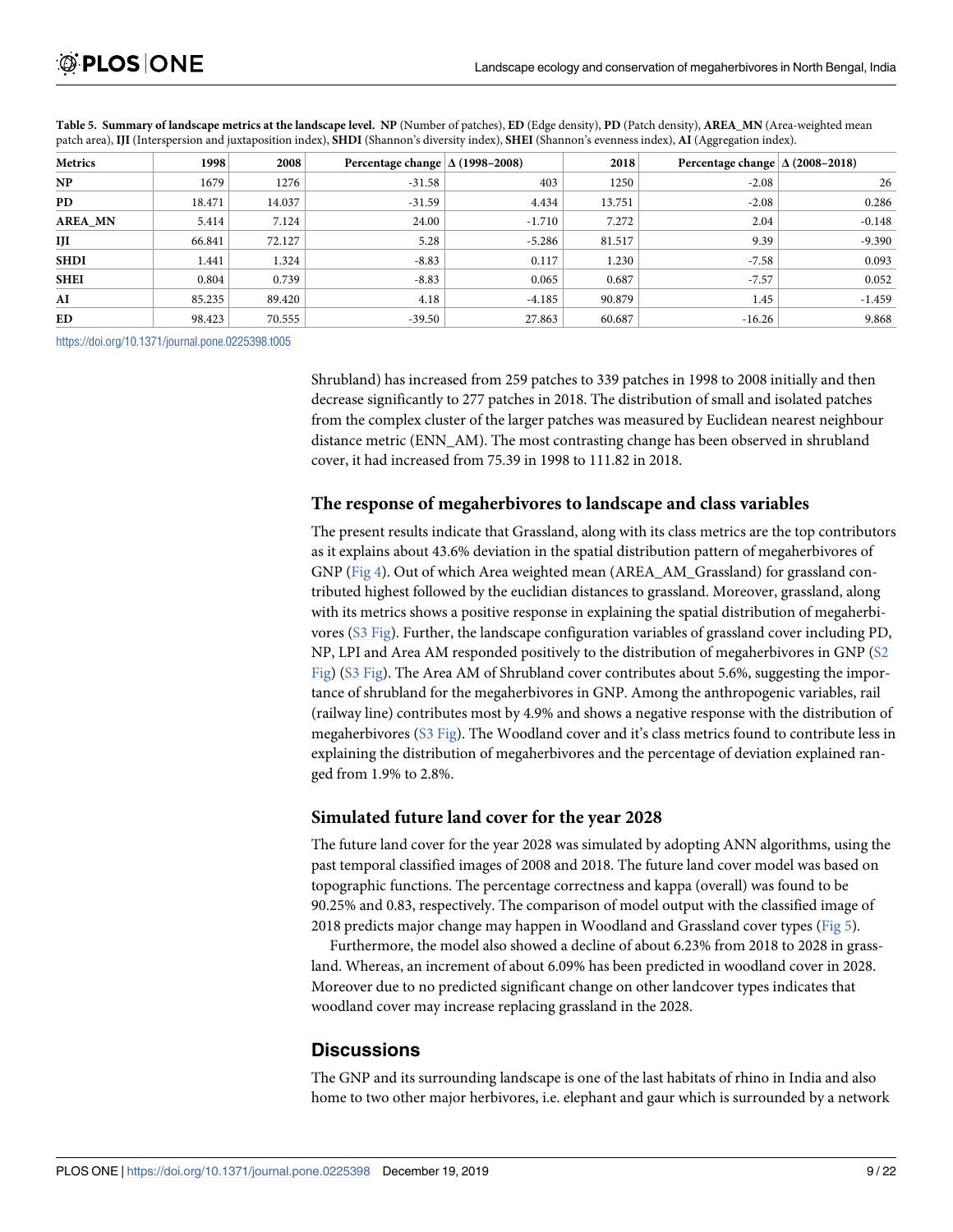<span id="page-9-0"></span>

**[Fig 3. M](#page-7-0)ap showing the patches of grassland converted to woodland in Gorumara National Park, North Bengal.** Δ change between 1998–2008 [Red colour patches (Total area converted = 886.14 ha)] and Δ change between 2008–2018 [Blue colour patches (Total area converted = 555.57 ha)]. Topographic shading from ESRI base map (Topographic) in ArcGIS 10.6.

<https://doi.org/10.1371/journal.pone.0225398.g003>

of road, railway line and expanding tourism infrastructures [[84,85\]](#page-20-0). As per the latest estimates, the rhino population in the landscape has increased over the years, from eight individuals in the early 1980s to 50 as per the Forest Department latest census [\(S4 Table\)](#page-15-0). The increasing population of rhino and other large herbivores in the small landscape of the park is posing serious conservation and management issues, such as the increase in human-animal conflicts  $[19]$ .

The analysis presented here demonstrates a significant change in land cover over the three decades, with a decrease in grassland and a concomitant increase in woodland (Fig 3 and [S2](#page-15-0) [Table](#page-15-0)). The decline in grassland cover is a serious conservation and management threat to the mega-herbivores, particularly rhinos, which depend upon grasslands habitats for palatable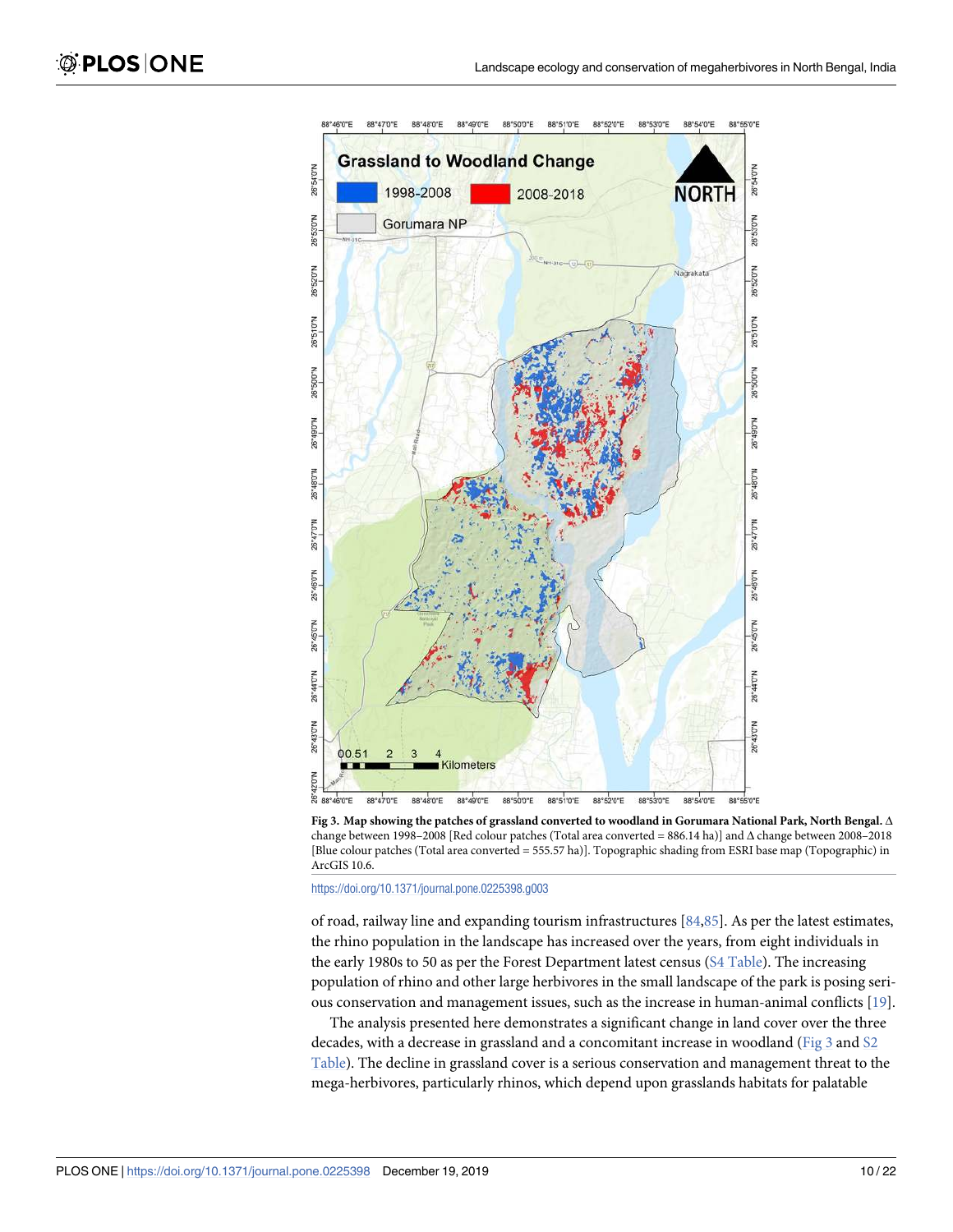<span id="page-10-0"></span>**[Table 6.](#page-7-0) Summary of landscape metrics at the class level.** Representing the evaluated class level matrices for the year 1998, 2008 and 2018. Where PLAND = Percentage of landscape, NP = Number of patches, PD = Patch density, LPI = Largest patch index, AREA\_AM = Area-weighted mean patch area, IJI = Interspersion and juxtaposition index, SHAPE\_AM = Area-weighted mean patch shape index, CONTIG\_MN = Mean Contiguity index, ENN\_MN = Euclidean Nearest-Neighbour Distance.

| Class      | Year                            | 1998    | 2008    |         | 2018 Percentage<br>change from 1998-2008 | Percentage<br>change from 2008-2018 |
|------------|---------------------------------|---------|---------|---------|------------------------------------------|-------------------------------------|
| Woodland   | <b>PLAND</b>                    | 50.15   | 58.6    | 62.09   | 8.45                                     | 3.49                                |
|            | NP                              | 85      | 86      | 26      | 1.163                                    | $-230.769$                          |
|            | PD                              | 0.94    | 0.95    | 0.29    | 1.053                                    | $-227.586$                          |
|            | LPI                             | 29.68   | 34.55   | 34.59   | 4.87                                     | 0.04                                |
|            | AREA_AM                         | 2279.15 | 2718.87 | 2827.86 | 16.173                                   | 3.854                               |
|            | IJI                             | 29.26   | 33.1    | 34.15   | 3.84                                     | 1.05                                |
|            | SHAPE_AM                        | 12.49   | 6.88    | 3.86    | $-81.541$                                | $-78.238$                           |
|            | CONTIG_MN                       | 0.26    | 0.18    | 0.37    | $-44.444$                                | 51.351                              |
|            | ENN_MN                          | 60.44   | 60.33   | 63.94   | $-0.182$                                 | 5.646                               |
| Bare land  | <b>PLAND</b>                    | 7.4     | 8.81    | 10.85   | 1.41                                     | 2.04                                |
|            | NP                              | 284     | 152     | 158     | $-86.842$                                | 3.797                               |
|            | PD                              | 3.12    | 1.67    | 1.74    | $-86.826$                                | 4.023                               |
|            | LPI                             | 1.52    | 5.11    | 2.41    | 3.59                                     | $-2.7$                              |
|            | AREA_AM                         | 49.73   | 283.23  | 89.19   | 82.442                                   | $-217.558$                          |
|            | IJI                             | 82.85   | 81.67   | 81.44   | $-1.18$                                  | $-0.23$                             |
|            | SHAPE_AM                        | 2.8     | 3.11    | 2.97    | 9.968                                    | $-4.714$                            |
|            | CONTIG_MN                       | 0.25    | 0.27    | 0.36    | 7.407                                    | 25.000                              |
|            | ENN_MN                          | 74.86   | 68.76   | 73.71   | $-8.871$                                 | 6.716                               |
| Grassland  | <b>PLAND</b>                    | 18.87   | 12.31   | 8.28    | $-6.56$                                  | $-4.03$                             |
|            | NP                              | 717     | 413     | 389     | $-73.608$                                | $-6.170$                            |
|            | PD                              | 7.89    | 4.54    | 4.28    | $-73.789$                                | $-6.075$                            |
|            | LPI                             | 2.29    | 1.73    | 2.17    | $-0.56$                                  | 0.44                                |
|            | AREA_AM                         | 67.46   | 49.38   | 70.24   | $-36.614$                                | 29.698                              |
|            | IJI                             | 52.24   | 50.75   | 86.24   | $-1.49$                                  | 35.49                               |
|            | SHAPE_AM                        | 3.85    | 3.41    | 3.47    | $-12.903$                                | 1.729                               |
|            | CONTIG_MN                       | 0.26    | 0.29    | 0.23    | 10.345                                   | $-26.087$                           |
|            | ENN_MN                          | 82.85   | 79.32   | 70.51   | $-4.450$                                 | $-12.495$                           |
| River bank | <b>PLAND</b>                    | 6.43    | 4.95    | 4.39    | $-1.48$                                  | $-0.56$                             |
|            | $\ensuremath{\text{NP}}\xspace$ | 103     | 101     | 132     | $-1.980$                                 | 23.485                              |
|            | PD                              | 1.13    | 1.11    | 1.45    | $-1.802$                                 | 23.448                              |
|            | LPI                             | 2.51    | 1.57    | 0.7     | $-0.94$                                  | $-0.87$                             |
|            | AREA_AM                         | 131.17  | 64.2    | 23.82   | $-104.315$                               | $-169.521$                          |
|            | IJI                             | 36.43   | 31.54   | 62.88   | $-4.89$                                  | 31.34                               |
|            | SHAPE_AM                        | 4.26    | 3.05    | 2.96    | $-39.672$                                | $-3.041$                            |
|            | CONTIG_MN                       | 0.36    | 0.41    | 0.3     | 12.195                                   | $-36.667$                           |
|            | ENN_MN                          | 71.14   | 82.58   | 77.54   | 13.853                                   | $-6.500$                            |
| Shrubland  | <b>PLAND</b>                    | 11.58   | 9.41    | 11.58   | $-2.17$                                  | 2.17                                |
|            | $\ensuremath{\text{NP}}\xspace$ | 259     | 339     | 277     | 23.599                                   | $-22.383$                           |
|            | ${\rm PD}$                      | 2.85    | 3.73    | 3.05    | 23.592                                   | $-22.295$                           |
|            | LPI                             | $1.8\,$ | 1.97    | 1.51    | 0.17                                     | $-0.46$                             |
|            | AREA_AM                         | 89.07   | 61.23   | 58.95   | $-45.468$                                | $-3.868$                            |
|            | IJI                             | 76.81   | 86.96   | 73.15   | 10.15                                    | $-13.81$                            |
|            | SHAPE_AM                        | 3.23    | 2.6     | 3.1     | $-24.231$                                | 16.129                              |
|            | CONTIG_MN                       | 0.27    | 0.24    | 0.31    | $-12.500$                                | 22.581                              |
|            | ENN_MN                          | 75.39   | 70.48   | 111.82  | $-6.967$                                 | 36.970                              |

(Continued)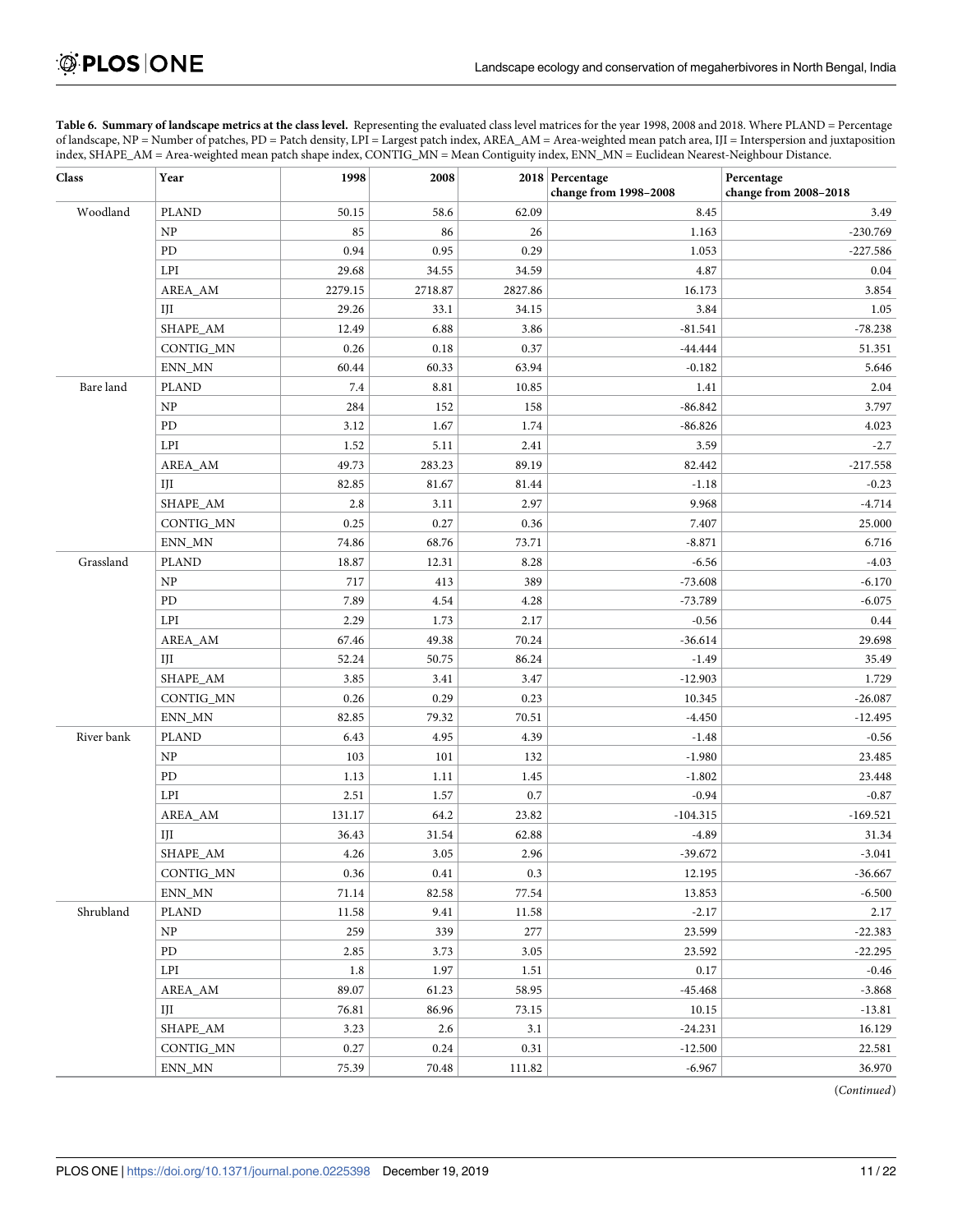| <b>Class</b> | Year         | 1998  | 2008  |       | 2018 Percentage       | Percentage            |
|--------------|--------------|-------|-------|-------|-----------------------|-----------------------|
|              |              |       |       |       | change from 1998-2008 | change from 2008-2018 |
| Water        | <b>PLAND</b> | 5.57  | 5.92  | 2.81  | 0.35                  | $-3.11$               |
|              | NP           | 231   | 185   | 268   | $-24.865$             | 30.970                |
|              | PD.          | 2.54  | 2.04  | 2.95  | $-24.510$             | 30.847                |
|              | <b>LPI</b>   | 1.46  | 1.43  | 0.38  | $-0.03$               | $-1.05$               |
|              | AREA_AM      | 66.75 | 74.49 | 12.31 | 10.391                | $-505.118$            |
|              | IJI          | 73.92 | 77.77 | 75.72 | 3.85                  | $-2.05$               |
|              | SHAPE AM     | 5.5   | 5.64  | 2.95  | 2.482                 | $-91.186$             |
|              | CONTIG MN    | 0.18  | 0.2   | 0.18  | 10.000                | $-11.111$             |
|              | ENN MN       | 63.13 | 66.69 | 70.93 | 5.338                 | 5.978                 |

#### <span id="page-11-0"></span>**Table 6.** (Continued)

<https://doi.org/10.1371/journal.pone.0225398.t006>

grasses and forage [[86–90\]](#page-20-0). Results from the predictor inspection showed that the grassland cover along with its class metrics remained the top predictors in explaining the spatial distribution of all three mega-herbivores viz., Rhino, Elephant and Gaur in GNP [\(Fig 4\)](#page-12-0). The significant influence of grassland on megaherbivores of GNP can be attributed to several studies, suggesting substantial consumption of grasses in the diet of megaherbivores, especially for rhinos [[21–25\]](#page-17-0). Hence, loss of grassland habitats will be challenging for the park authorities in maintaining the long term viability of the population of mega-herbivores. Further, it will greatly impact the overall carrying capacity of rhino, and other mega-herbivores in the GNP will decrease, as a result of the loss of grassland habitat [\[91\]](#page-20-0). Furthermore, rhinos, which are primarily grazers, may also experience increased competition with other large herbivores, many of which have broader dietary preferences [[92](#page-20-0)].

Results shows that shrubland cover has declined from 10.53  $\rm km^2$  from 1998 to 8.56  $\rm km^2$  in 2008, followed by a slight increase from 2008 and 2018 [\(Table 2](#page-6-0)). Response from predictor inspection also suggests the contribution of shrubland and its metrics in shaping the spatial distribution, as AREA\_AM\_shrubland was about 5.6%, followed by euclidian distance to shrubland contributes about 4.3%, and both variables showed a strong positive association with distribution of megaherbivores. Thus, it can be opined that shrubland has provided a transitional area between the most suitable grasslands and relatively less suitable woodland for megaherbivores, especially for rhinos. Therefore megaherbivores of GNP can negotiate shrubland as movement corridors, and these shrub patches may compensate for the loss of grassland in the Gorumara up to some extent [\[93\]](#page-20-0).

Landscape-level indices found to be useful in explaining the habitat quality, the present study has identified the related contribution of landscape-level variables, i.e. SHDI and SHEI as top landscape-level contributors with the positive response, which correlates with the reducing heterogeneity in the study landscape. So the reduction in the landscape diversity by more domination of woodland will eventually lead to less suitable habitat for megaherbivores. Apart from diversity indices ED, PD NP and AI are found to be in the top twenty variables in explaining the spatial distribution of megaherbivores. Influence of such variables has been supported by studies which have highlighted the significance of landscape configuration parameters on a diverse group of animals [\[50](#page-18-0)[,51\]](#page-19-0).

The patch aggregation, as well as interspersion and juxtaposition of different classes, indicate uniformity among the patches over the three decades. The resulted increasing uniformity in the patches can be attributed to plantation activities of the West Bengal State Gorumara Wildlife Division-II in the initial working plans. Further, the increase in NP and PD of woodland cover suggests homogenous with confined spatial distribution. The reduced values of the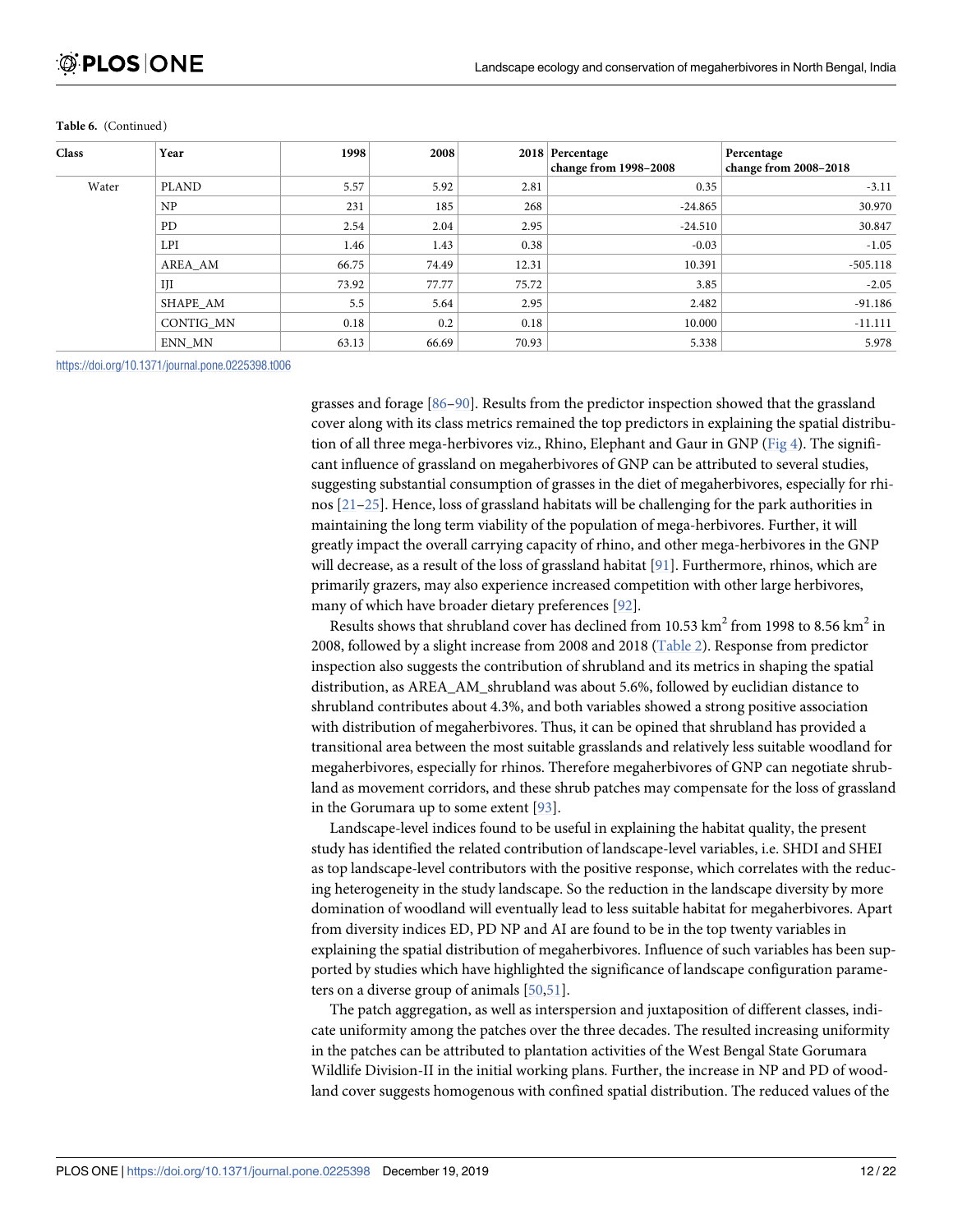<span id="page-12-0"></span>

**[Fig 4. C](#page-8-0)olumns display the percentage of deviation explained by top twenty covariates from Generalized Additive Modeling using the Software for Assisted Habitat Modeling (SAHM).** The dark blue column represents the grassland variables which all are also the top five predictors to explain the spatial distribution of megaherbivore in GNP.

<https://doi.org/10.1371/journal.pone.0225398.g004>

mean shape index from 1998 to 2018 of woodland patches indicate that woodland patches have become less complex over the three decades. Moreover, other indices such as IJI, SHEI, SHDI, ED and AI at class level in the study landscape indicate that during 2008 and 2018 much of the landscape have homogenized since similar types of patches are getting aggregated with reduced shape complexity. The decrease of NP and PD of grassland patches from 1998 to 2018 is a major concern for the conservation and management of mega-herbivores in GNP. We also found that among the anthropogenic predictors, rail infrastructure contributed the most and showed a negative relation in shaping the spatial distribution of megaherbivores in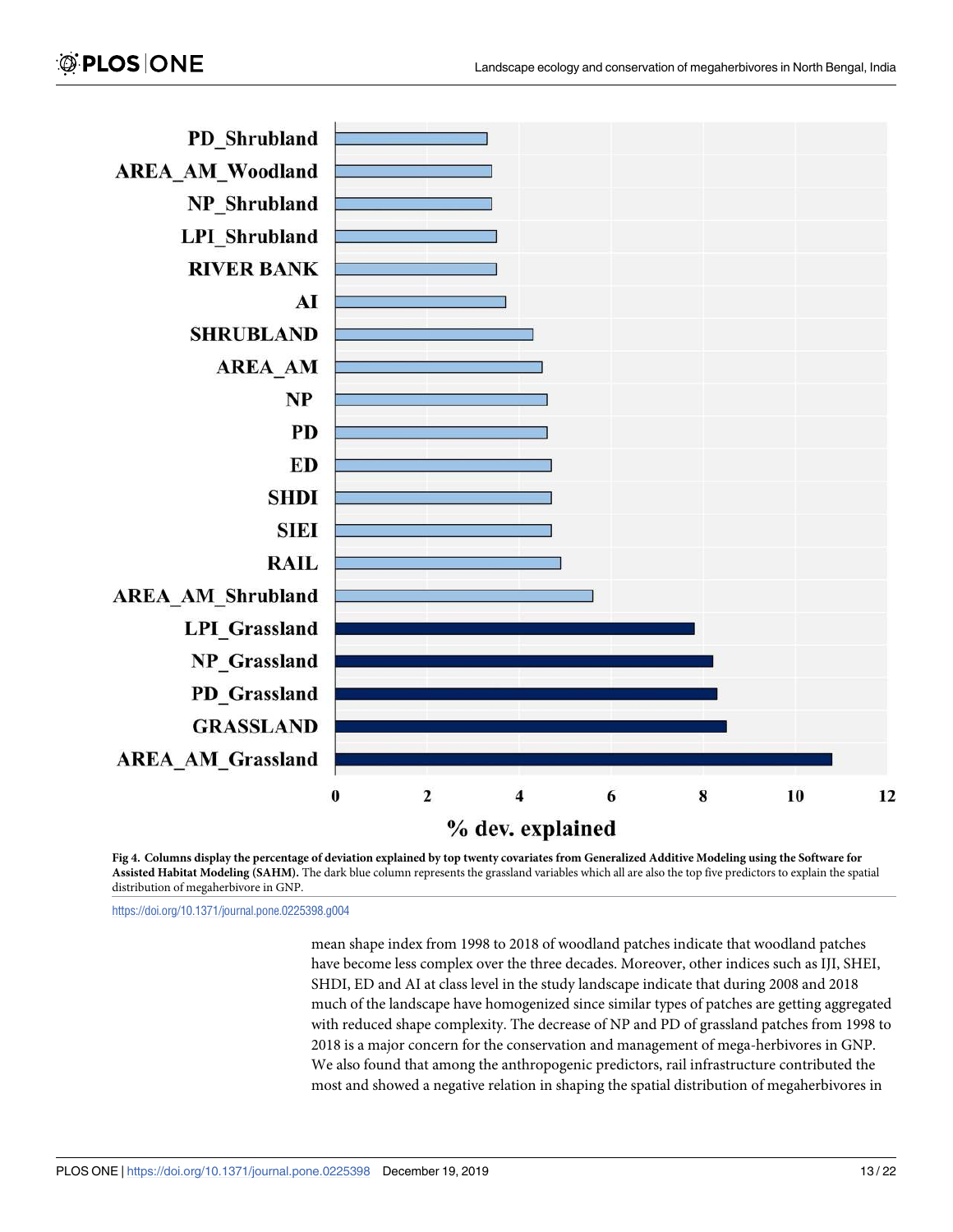<span id="page-13-0"></span>

**[Fig 5. R](#page-8-0)epresenting the different landcover classes in GNP for the year 2018 and 2028.** The upper panel left-hand image represents the landcover of 2018, and the right hand image describes the stimulated ANN (Artificial neural network) models for the year 2028. The clustered column on the right down corner represents the respective landcover classes for 2018 and 2028 in km<sup>2</sup>.

<https://doi.org/10.1371/journal.pone.0225398.g005>

GNP, this could be related with the fact that in the recent past the intensity of megaherbivores mortality because of railways network has increased considerably [\[94\]](#page-21-0).

#### **Management implication for mega-herbivores**

The change dynamics at both landscape and class level metrics in GNP indicate the transition of grassland to other land-use types. Which seems to be not suitable as GNP harbours a large population of sympatric megaherbivores, including elephant, rhino and gaur [\[25\]](#page-17-0). The prominent causes are monoculture plantations and ill-planned developmental activities, which mostly took place in the earlier working plans. Most of the conversion of natural habitat to Teak (Tectona grandis) and Jarul (Lagerstroemia speciosa) monoculture plantation took place in the areas during the VI and VII working plan before the establishment of the National Park. Such type of plantation contributes presently about 34% of the total plantation in GNP and associated forested areas [[26](#page-17-0)]. The monoculture plantation of teaks does not favour the diversity of wild animals since it negatively impacts the undergrowth which is essential for the growth of fodder species [[95](#page-21-0)].

Moreover, dense canopy allows very little sunlight to pass and thus inhibits the growth of light-demanding plants having browse value for ungulates. However, tree-dwellers like Giant Squirrels and certain birds may benefit from woodland habitat type, but may not support the species diversity in a broad spectrum and megaherbivores. Thus we suggest that old teak and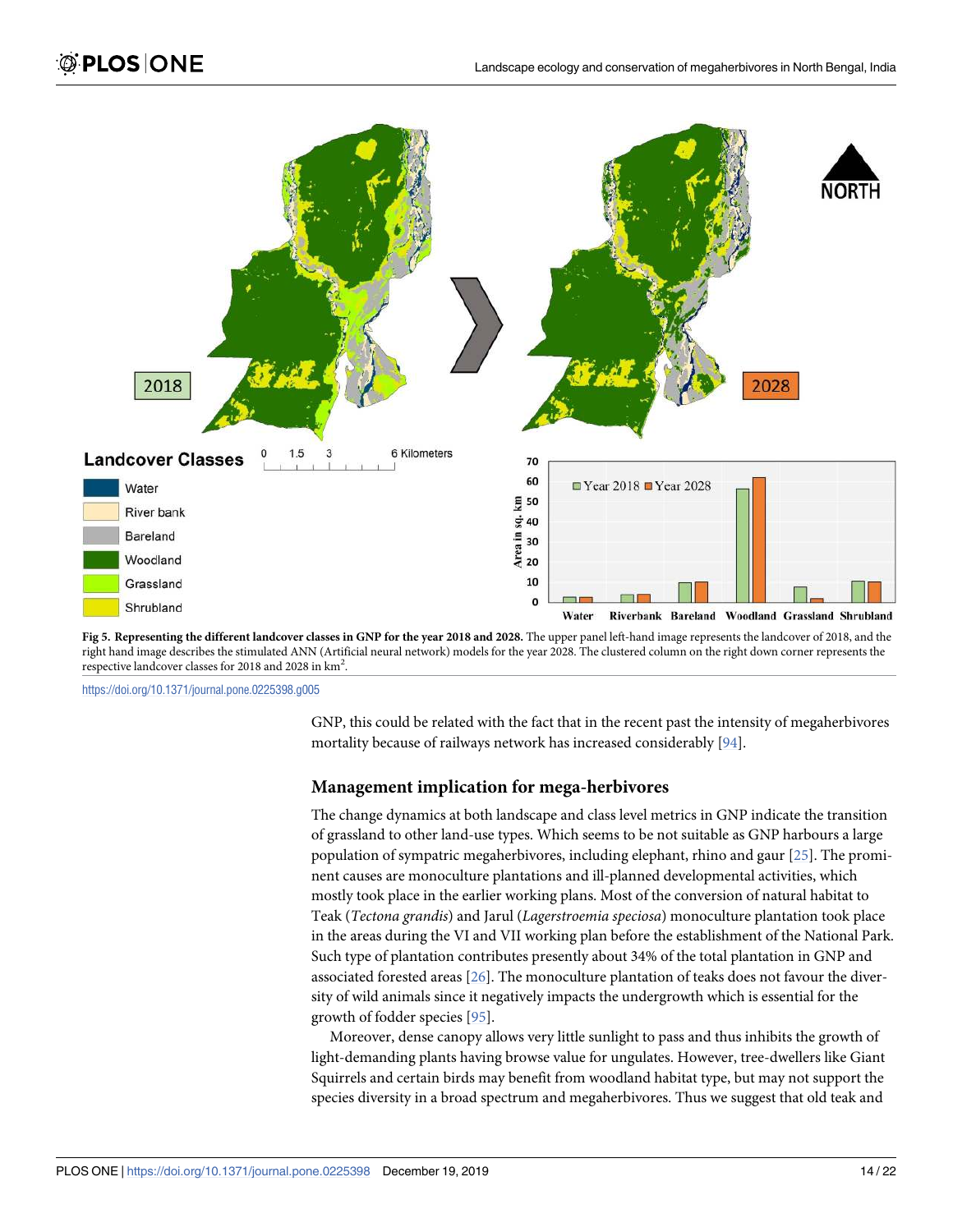<span id="page-14-0"></span>other monoculture plantation should be kept in targeted areas on a rotation basis and canopy opening programs shall be restarted. These cleared areas should be considered for artificial regeneration of grassland to restore the carrying capacity of the ecosystem. However, the fodder plantation should not be single species oriented; instead, it should be done by using multiple species. In Jaldapara Wildlife sanctuary, a nearby protected area plantation of single grass species (Saccharum narenga) has impacted the overall faunal diversity composition and changing the plant community structure of the area [[96](#page-21-0)]. We also recommend a systematic study on the feeding habitats of megaherbivores in GNP and surrounding landscape so that plantation preference should be given to plant species which are dominating the diet of megaherbivores of the landscape.

The relatively small area of GNP is supporting more than 900 gaurs and 50 rhino, despite a variety of anthropogenic disturbances and pressures ([S3 Table\)](#page-15-0). GNP has already exceeded the carrying capacity threshold for rhino, i.e. 43 individuals [\[19,](#page-17-0)[37](#page-18-0)] and a further increase in the population will motivate animals to move out of the forested areas into the surrounding agricultural landscape in search of food [[85](#page-20-0),[97](#page-21-0)]. Such movements are already causing human-wildlife conflicts in the landscape, and may antagonize the local human communities, which, in turn, may create a serious threat to the animals in question. One of the fundamental reasons for the uncontrolled increase in gaur population is food chain imbalance, in the near absence of top predators, i.e. tigers [[85](#page-20-0),[97](#page-21-0)]. At present, there are no tigers left in the entire North Bengal landscape [[98](#page-21-0)]. However, leopards are present in the landscape, but gaur is not their natural prey species [\[99\]](#page-21-0). This is leading to an ecological crisis in the landscape as rhinos are frequently found outside the park (far-flung as 50 km) to meet their foraging needs some of them staying seasonally or even permanently resulting in human-animal conflict in the landscape [[15](#page-17-0)].

Furthermore, it will be imperative that tiger reintroduction in the landscape may be taken up by the forest managers for balancing the food chain. Alternatively, translocation of rhinos from GNP to other regions in the north Bengal will be a welcome step towards conservation and management of megaherbivores in the landscape. A similar initiative of rhino translocation from Pobitora Wildlife Sanctuary and Kaziranga National Park to Manas National Park through the Indian Rhino Vision 2020 (IRV 2020) program has accomplished the goal of conservation and population management of rhino [\[100\]](#page-21-0). We suggest establishing a rhino population in Buxa Tiger Reserve through shifting a few individuals from GNP. Apart from Buxa, the state government of West Bengal has identified a small reserve in Patlakhawa of Cooch Behar both located in the North West Bengal which can become a second home for GNP rhinos in the near future [[101\]](#page-21-0). Moreover increasing connectivity by different habitat management program in the buffer forests of GNP along with increasing connectivity between Jaldapara-Gorumara and inclusion of territorial forests between Chapramari wildlife sanctuary (CWLS) and GNP in wildlife division II will be the most needed initiatives.

In addition, the forested area of GNP is crossed by an national highway (NH 31) as well as by railway lines, which is leading to loss of animals because of collisions with vehicles and trains [\[85](#page-20-0)[,94\]](#page-21-0). These collisions of animals mostly occur on railways line between Siliguri and Alipurduar Junctions of about 150 km length. This railway line is known to traverse forest over 74 km about 44% of the length and passes through three protected areas including nine identified elephant sensitive movement corridors [\[94\]](#page-21-0). We recommend a reduction of train speed in this 74km stretch of the railway line to a maximum speed of 40km/hrs to avoid the collision, in conjunction with increased patrolling along the tracts jointly by railway and forest staffs for immediate implementation. Moreover, to adequately address this issue, construction of overpasses, underpasses, ecoducts and viaducts for providing safe passage at critical points and realignment of the present tract.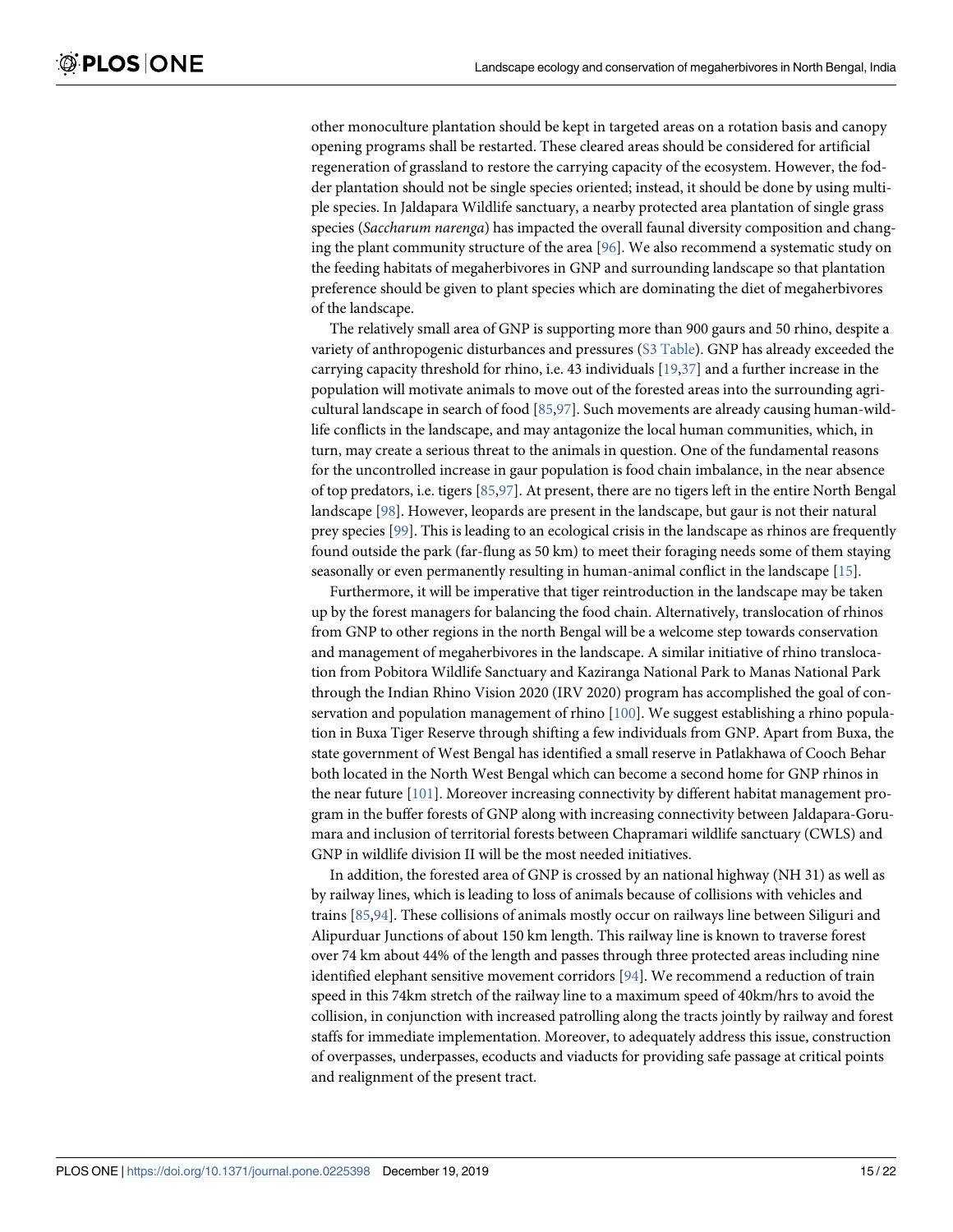#### <span id="page-15-0"></span>**Limitations and methodological considerations**

For projecting simulated future landcover for the year 2028, the cellular-Automata simulation was used based on Monte Carlo algorithm. The final simulated map for transition potential was based on classified images of 2008 and 2018. The models account only the previous change and not any anthropogenic or catastrophic natural processes. Minor false classification or mixed pixel classification in some instances may impact the classification and landscape heterogeneity [\[102\]](#page-21-0). The present study resolution of 30m from the satellite data (Landsat TM and OLT) may be considered low for certain landcover types.

Moreover, catastrophic effects like forest fires may also contribute to the landcover changes [\[103–106](#page-21-0)]. For evaluating the responses of different predictor variables for megaherbivores in GNP, we did not consider the distribution of other sympatric mesoherbivores, which might influence the spatial distribution of our study species. Because of the uncertainty introduced by both the landscape modelling and predictor response segments, authors emphasize that the present study represents an approach based on the available data and possible methodical considerations for megaherbivores in the study landscape.

Further efforts could improve our findings by including range and niche overlap between sympatric megaherbivores or by incorporating other plausible biotic/abiotic variable into the model environment. Despite these assumptions and caveats, the present study represents the best available postulate to evaluate the trend and effect of landcover change at a fine resolution. The trends of past and future prediction can be used to tackle a major management problem, from which the local authorities are struggling in recent times.

# **Supporting information**

**[S1 Table.](http://www.plosone.org/article/fetchSingleRepresentation.action?uri=info:doi/10.1371/journal.pone.0225398.s001) Representing class-level and landscape-level metrics evaluated for landscape configuration change analysis for GNP.** The study landscape has been classified into six major land cover types i.e. Bare ground, Grassland, Riverbank, Shrubland, Water and Woodland. For class metrics all land cover types have been evaluated. (PDF)

**[S2 Table.](http://www.plosone.org/article/fetchSingleRepresentation.action?uri=info:doi/10.1371/journal.pone.0225398.s002) Accuracy assessment table for land cover classification of GNP for the year.** (A) 2008, (B) 2008 and (C) 1998. (PDF)

**[S3 Table.](http://www.plosone.org/article/fetchSingleRepresentation.action?uri=info:doi/10.1371/journal.pone.0225398.s003) Representing the transition in hectors from 1998–2008 and from 2008–2018.** (PDF)

**[S4 Table.](http://www.plosone.org/article/fetchSingleRepresentation.action?uri=info:doi/10.1371/journal.pone.0225398.s004) Representing the available population and demographic data for megaherbivores of Gorumara and North Bengal.** (PDF)

**[S1 Fig](http://www.plosone.org/article/fetchSingleRepresentation.action?uri=info:doi/10.1371/journal.pone.0225398.s005). Landcover transition map of GNP.** A. indicating the transition types between 1998 and 2008, B. indicating the transition types between 1998 and 2008. (PDF)

**[S2 Fig](http://www.plosone.org/article/fetchSingleRepresentation.action?uri=info:doi/10.1371/journal.pone.0225398.s006). Showing the frequency distribution, respective raster visualization, spatial distribution of megaherbivores variable and response curve of** (A) Anthropogenic and topographic variables (B) Grassland variables, (C) Woodland variables, (D) Shrubland variables and (E) Landscape level variables. (PDF)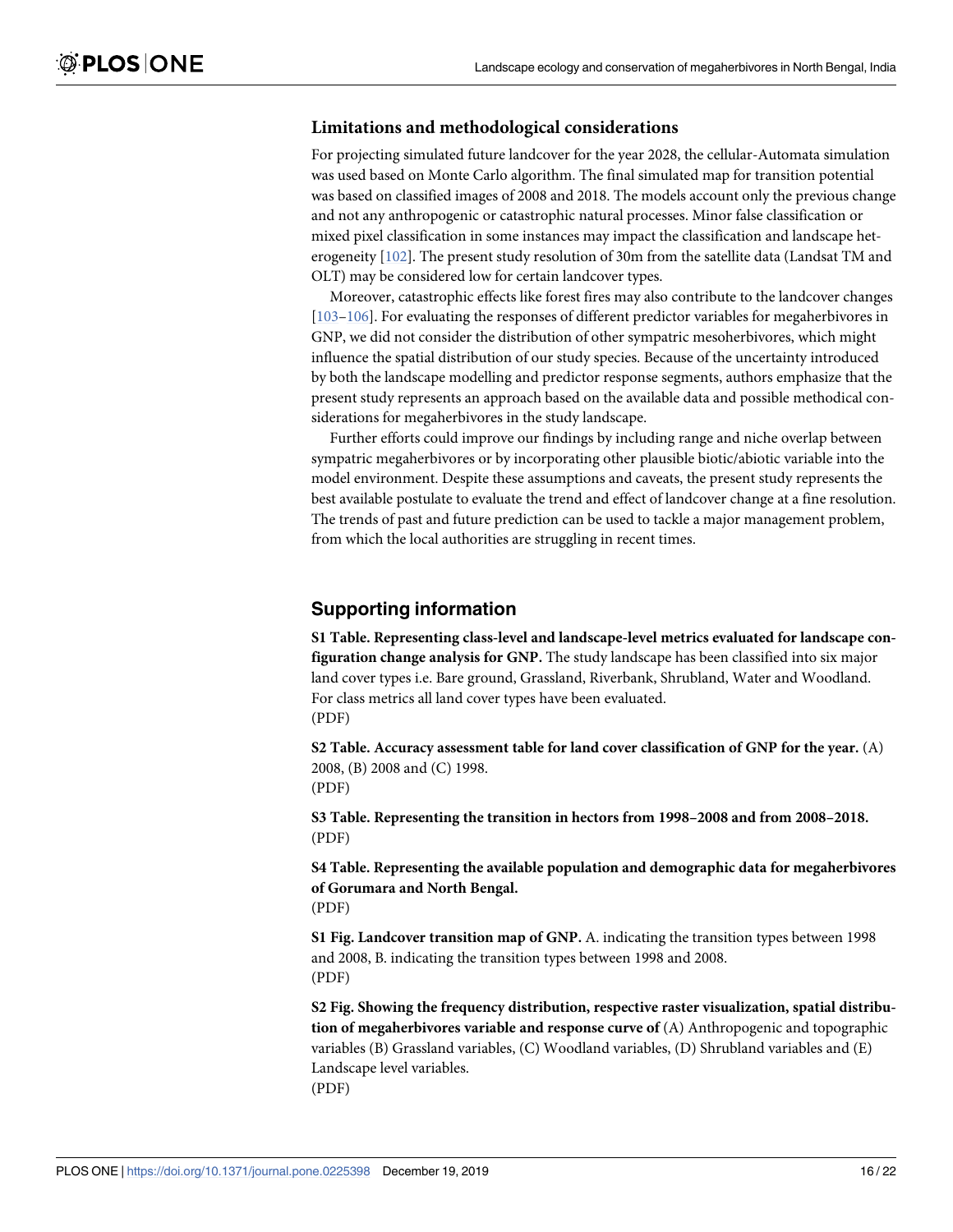<span id="page-16-0"></span>**[S3 Fig](http://www.plosone.org/article/fetchSingleRepresentation.action?uri=info:doi/10.1371/journal.pone.0225398.s007). Bar graph representing percentage of deviation explained by all covariates from Generalized Additive Modeling using the Software for Assisted Habitat Modeling (SAHM).**

(PDF)

**[S4 Fig](http://www.plosone.org/article/fetchSingleRepresentation.action?uri=info:doi/10.1371/journal.pone.0225398.s008). Methodological flow chart of the study.** (PDF)

# **Acknowledgments**

Authors are thankful to Dr G. Maheswaran, Head of the Office, Dr Basudev Tripathy, Officerin-charge of Technical Section, and Dr. P. Jasmine, Scientist-D and Dr Mukesh Thakur, Scientist-C, all at the Zoological Survey of India, Kolkata for encouragement and support. We highly acknowledge the West Bengal Forest Department for according research permission and also supporting the research team logistically during the fieldwork. We highly appreciate five reviewers for giving valuable inputs which helped us immensely in improving the content and language of the manuscript.

# **Author Contributions**

**Conceptualization:** Tanoy Mukherjee.

**Data curation:** Tanoy Mukherjee.

**Formal analysis:** Tanoy Mukherjee.

**Funding acquisition:** Kailash Chandra.

**Investigation:** Lalit Kumar Sharma, Goutam Kumar Saha, Kailash Chandra.

**Methodology:** Tanoy Mukherjee, Lalit Kumar Sharma, Mukesh Thakur.

**Project administration:** Kailash Chandra.

**Resources:** Kailash Chandra.

**Software:** Lalit Kumar Sharma, Kailash Chandra.

**Supervision:** Lalit Kumar Sharma, Goutam Kumar Saha.

**Validation:** Tanoy Mukherjee.

**Visualization:** Tanoy Mukherjee, Lalit Kumar Sharma.

**Writing – original draft:** Tanoy Mukherjee, Lalit Kumar Sharma.

**Writing – review & editing:** Tanoy Mukherjee, Lalit Kumar Sharma, Mukesh Thakur, Goutam Kumar Saha, Kailash Chandra.

# **References**

- **[1.](#page-0-0)** Roy PS, Tomar S. Landscape cover dynamics in Meghalaya. Int J Remote Sens. 2001; 22: 3813– 3825. <https://doi.org/10.1080/01431160010014008>
- **[2.](#page-0-0)** Nagendra H, Munroe DK, Southworth J. From pattern to process: landscape fragmentation and the analysis of land use/land cover change. Agric Ecosyst Environ. 2004; 101: 111–115.
- **[3.](#page-1-0)** Zheng D, Wallin DO, Hao Z. Rates and patterns of landscape change between 1972 and 1988 in the Changbai Mountain area of China and North Korea. Landscape Ecol. 1997; 12: 241–254.
- **[4.](#page-1-0)** Srivastava S, Singh TP, Singh H, Kushwaha SPS, Roy PS. Assessment of large-scale deforestation in Sonitpur district of Assam. Curr Sci. 2002; 82: 1479–1484.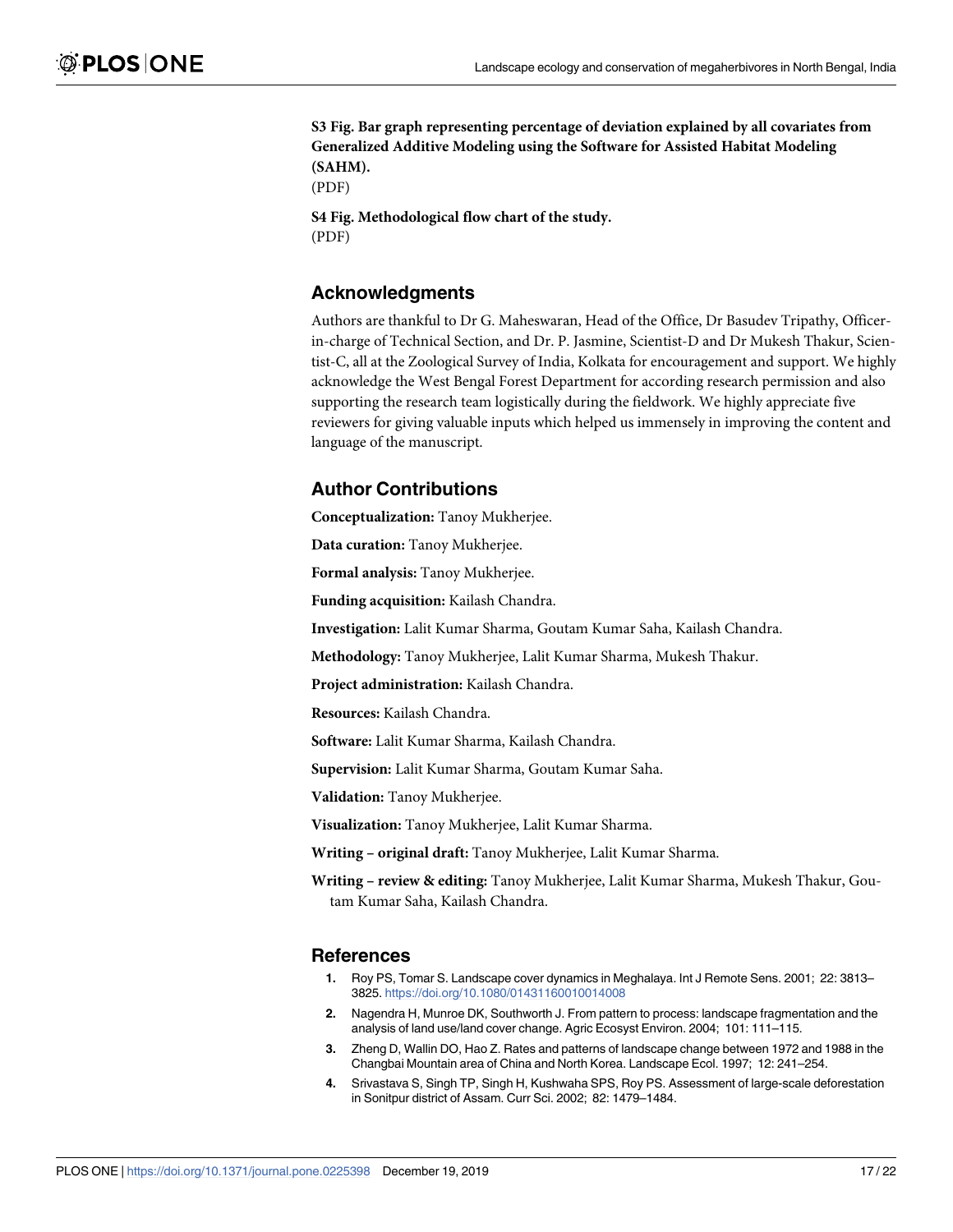- <span id="page-17-0"></span>**[5.](#page-1-0)** Ostrom E, Nagendran H. Insights on linking forests, trees, and people from the air, on the ground and in the laboratory. Proc. Natl. Acad. Sci. U. S. A. 2006; 103: 224–231. [https://doi.org/10.1073/pnas.](https://doi.org/10.1073/pnas.0506736102) [0506736102](https://doi.org/10.1073/pnas.0506736102)
- **[6.](#page-1-0)** Sarma PK, Talukdar BK, Sarma K, Barua M. Assessment of habitat change and threats to the greater one-horned rhino (Rhinoceros unicornis) in Pabitora Wildlife Sanctuary, Assam, using multi-temporal satellite data. Pachyderm. 2009; 46: 18–24.
- **[7.](#page-1-0)** Kachhwaha TS. Temporal and multi-sensor approach in forest vegetation mapping and corridor identification for effective management of Rajaji National Park, Uttar Pradesh, India. Int J Remote Sens. 1993; 14; 3105–3114.
- **[8.](#page-1-0)** Nagendra H, Tucker C, Carlson L, Southworth J, Karmacharya M, Karna B. Monitoring parks through remote sensing: Studies in Nepal and Honduras. Environ Manage. 2004; 34: 748–760. [https://doi.org/](https://doi.org/10.1007/s00267-004-0028-7) [10.1007/s00267-004-0028-7](https://doi.org/10.1007/s00267-004-0028-7) PMID: [15633028](http://www.ncbi.nlm.nih.gov/pubmed/15633028)
- **[9.](#page-1-0)** Sarma PK, Lahkar BP, Ghosh S, Rabha A, Das JP, Nath NK, et.al. Land-use and land-cover change and future implication analysis in Manas National Park, India using multi-temporal satellite data. Curr Sci. 2008; 95:223–227.
- **[10.](#page-1-0)** Bayarsaikhan U, Boldgiv B, Kim KR, Park KA, Lee D. Change detection and classification of land cover at Hustai National Park in Mongolia. Int J Appl Earth Obs Geoinf. 2009; 11: 273–280.
- **[11.](#page-1-0)** Kushwaha SPS, Roy PS, Azeem A, Boruah P, Lahan P. Land area changes and rhino habitat suitability analysis in Kaziranga NP, Assam. Tiger Paper. 2000; 27: 9–16.
- **[12.](#page-1-0)** Sukumar R. The Asian elephant: ecology and management. 1st ed. Cambridge: Cambridge University Press; 1989.
- **[13.](#page-1-0)** Dinerstein E. An ecological survey of the Royal Karnali-Bardia Wildlife Reserve, Nepal. Part I: vegetation, modifying factors, and successional relationships. Biol. Conserv. 1979; 15: 127–150.
- **[14.](#page-1-0)** Fritz H, Duncan P, Gordon IJ, Illius AW. Megaherbivores influence trophic guilds structure in African ungulate communities. Oecologia. 2002; 131: 620–625. <https://doi.org/10.1007/s00442-002-0919-3> PMID: [28547558](http://www.ncbi.nlm.nih.gov/pubmed/28547558)
- **[15.](#page-1-0)** Mukherjee N. A Brief Appraisal of Human wildlife conflict in Jalpaiguri and Alipurduar districts of West Bengal. Int J Sci Res Pub. 2016; 6: 131–136.
- **[16.](#page-1-0)** Liu Z, He C, Wu J. The relationship between habitat loss and fragmentation during urbanization: an empirical evaluation from 16 world cities. PLoS ONE 11(4): e0154613. [https://doi.org/10.1371/](https://doi.org/10.1371/journal.pone.0154613) [journal.pone.0154613](https://doi.org/10.1371/journal.pone.0154613) PMID: [27124180](http://www.ncbi.nlm.nih.gov/pubmed/27124180)
- **[17.](#page-1-0)** Haddad NM, Brudvig LA, Clobert J, Davies KF, Gonzalez A, Holt RD, et al. Habitat fragmentation and its lasting impact on Earth's ecosystems. Sci. Adv. 2015; 1: e1500052. [https://doi.org/10.1126/sciadv.](https://doi.org/10.1126/sciadv.1500052) [1500052](https://doi.org/10.1126/sciadv.1500052) PMID: [26601154.](http://www.ncbi.nlm.nih.gov/pubmed/26601154)
- **[18.](#page-1-0)** Wildlife Wing: Directorate of Forests Govt. of West Bengal. [cited 12.02.2019] Available from: [https://](https://www.wildbengal.com/) [www.wildbengal.com/.](https://www.wildbengal.com/)
- **[19.](#page-1-0)** Mallick JK. Ecological crisis vis-à-vis intraspecific conflict: a case study with rhinos in Jaldapara and Gorumara National Parks, West Bengal, India. In: Gupta VK, Verma AK, editors. Animal Diversity, Natural History and Conservation; 2015. pp. 335–366.
- **[20.](#page-1-0)** Thapa K, Williams AC. Khaling SB. Observations on habitat preferences of translocated rhinos in Bardia National Park and Suklaphanta wildlife reserve, Nepal. Pachyderm. 2009; 45:108–114.
- **[21.](#page-1-0)** Laurie WA. The ecology and behaviour of the greater one-horned rhinoceros. PhD. Dissertation, Cambridge University. 1978.
- **[22.](#page-1-0)** Fjellstad JI and Steinheim G. Diet and habitat use of greater Indian one-horned rhinoceros (Rhinoceros unicornis) and Asian elephants (Elephas maximus) during dry season in Babai Valley, Royal Bardia National Park, Nepal. M.Sc. Thesis, Agricultural University of Norway. 1996.
- **[23.](#page-1-0)** Hazarika BC, Saikia PK. Food Habit and Feeding Patterns of Great Indian One-Horned Rhinoceros (Rhinoceros unicornis) in Rajiv Gandhi Orang National Park, Assam, India. Int Sch Res Notices: Zool. 2012; 1–11. <https://doi.org/10.5402/2012/259695>
- **[24.](#page-1-0)** Konwar P, Saikia MK, Saikia PK. Abundance of food plant species and food habits of Rhinoceros unicornis Linn. In Pobitora Wildlife Sanctuary, Assam, India. J Threat Taxa. 2009; 1: 457–460.
- **[25.](#page-1-0)** Ghosh SB. Biodiversity and wild fodder of Gorumara National Park in West Bengal, India. J. Ecol Env. 2012; 3: 18–35.
- **[26.](#page-1-0)** Debnath HS, Alfred JRB, Chowdhury BR, Saha R, Maity KLM, Mukherjee A. Impact of habitat management practices, especially canopy manipulation and grassland restoration, on the habitat use pattern of herbivores and the herbivores-carrying capacity in Jaldapara NP, Gorumara NP and Mahananda WLS. 2017 [cited 05 May 2019]. In Inception report from Nature Environment & Wildlife Society (NEWS). Available from: [https://www.wbfdpj.org/project/upload/inception6.pdf.](https://www.wbfdpj.org/project/upload/inception6.pdf) [https://doi.org/](https://doi.org/10.1586/17434440.4.6.815) [10.1586/17434440.4.6.815](https://doi.org/10.1586/17434440.4.6.815)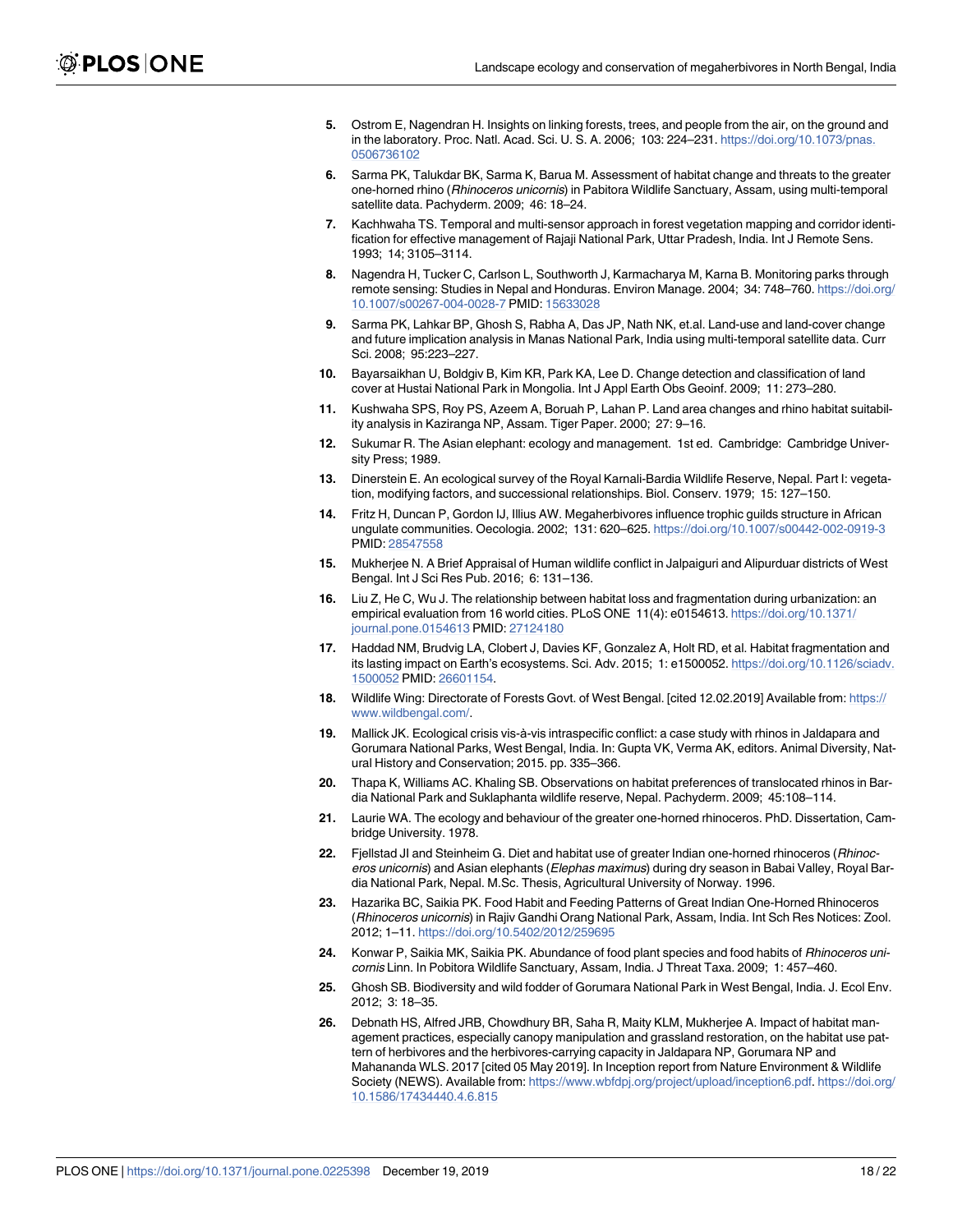- <span id="page-18-0"></span>**[27.](#page-1-0)** Peden DG, Van Dyne GM, Rice RW, Hansen RM. The trophic ecology of Bison on short grass plains. Nat Res Ecol. 1974; 11: 489–497.
- **[28.](#page-4-0)** Nayak BK, Patra AK. Food and feeding habits of Indian Bison, (Smith, 1827) in Kuldiha Wildlife Sanctuary, Balasore, Odisha, India and its conservation. Int Res J Biol Sci. 2015; 4: 73–79.
- **[29.](#page-4-0)** Chetri M. Food habit, habitat utilization and conservation of Gaur (Bos gaurus) in Parsa Wildlife Reserve Nepal. M.Sc. Thesis, Department of Zoology Tribhuvan University Kathmandu Nepal. 1999.
- **30.** Chetri M. Diet Analysis of Gaur (Bos gaurus Smith, 1827) by Micro Histological Analysis of Fecal Samples in Parsa Wildlife Reserve. Our Nat. 2007; 4: 20–28.
- **[31.](#page-1-0)** Haleem A, Ilyas O. Food and Feeding Habits of Gaur (Bos gaurus) in Highlands of Central India: A Case Study at Pench Tiger Reserve, Madhya Pradesh (India). Zool Sci. 2018; 35: 57–67. [https://doi.](https://doi.org/10.2108/zs170097) [org/10.2108/zs170097](https://doi.org/10.2108/zs170097) PMID: [29417898](http://www.ncbi.nlm.nih.gov/pubmed/29417898)
- **[32.](#page-1-0)** McKay GM. Behaviour and ecology of the Asiatic elephant in South-eastern Ceylon. Smithson. Contrib. Zool. 1973; 125: 1–113.
- **33.** Sivaganesan N, Johnsingh AJT. Food resources crucial to the wild elephants in Mudumalai Wildlife Sanctuary, Tamil Nadu, India. In: Daniel JC, Datye HS, editors. A Week with Elephants. Proceedings of the International Seminar on the Conservation of Asian Elephant. Bombay Natural History Society, Oxford University Press, Bombay, India; 1995. pp. 405–423.
- **34.** Baskaran N, Balasubrmanian M, Swaminathan S, Desai AA. Feeding ecology of the Asian elephant (Elephas maximus Linnaeus) in the Nilgiri biosphere reserve, southern India. J. Bombay Nat. Hist. Soc. 2010; 107: 3–13.
- **[35.](#page-1-0)** Roy M, Chowdhury S. Foraging Ecology of the Asian Elephant in Northern West Bengal. Gajah. 2014; 40: 18–25.
- **[36.](#page-1-0)** Molur S, Sukumar R, Seal U, Walker S. Report: Population and Habitat Viability Assessment (P.H.V. A) Workshop: Great Indian One-horned Rhinoceros: Jaldapara. CBSG, Coimbatore; 1995. 85 pp.
- **[37.](#page-1-0)** Martin EB. Policies that work for rhino conservation in West Bengal. Pachyderm. 2006; 41: 74–84.
- **[38.](#page-2-0)** Bierwagen BG. Connectivity in urbanizing landscapes: The importance of habitat configuration, urban area size, and dispersal. Urban Ecosyst. 2007; 10: 29–42. [https://doi.org/10.1007/s11252-006-0011-](https://doi.org/10.1007/s11252-006-0011-6) [6](https://doi.org/10.1007/s11252-006-0011-6)
- **[39.](#page-2-0)** Turner MG, Gardner RH. Quantitative techniques in landscape ecology-the analysis and interpretation of landscape heterogeneity. 1st ed. New York: Springer-Verlag press; 1991.
- **[40.](#page-2-0)** Worboys GL. Concept, purpose and challenges. In: Worboys GL, Lockwood M, Kothari A, Feary S, Pulsford I, editors. Protected Area Governance and Management. Canberra: ANU Press; 2015. pp. 9–42.
- **[41.](#page-2-0)** Heino M, Kummu M, Makkonen M, Mulligan M, Verburg PH, Jalava M, et al. Forest loss in protected areas and intact forest landscapes: a global analysis. PLoS ONE. 2015: 10(10): e0138918. [https://](https://doi.org/10.1371/journal.pone.0138918) [doi.org/10.1371/journal.pone.0138918](https://doi.org/10.1371/journal.pone.0138918) PMID: [26466348](http://www.ncbi.nlm.nih.gov/pubmed/26466348)
- **[42.](#page-2-0)** Barnes BV, Zak DR, Denton SR, Spurr SH. Forest ecology. 4th ed. New York: John Wiley & Sons Inc; 1998.
- **[43.](#page-2-0)** Turner MG, Gardner RH, O'Neil RV. Ecological dynamics at broad scales; ecosystems and landscapes. BioScience Supplement. 1995; 45:S-29–S-33. <https://doi.org/10.2307/1312440>
- **[44.](#page-2-0)** Goodland RJA, Daly HE, Serafy S. The urgent need for rapid transition to global environmental sustainability. Environ. Conserv. 1993; 20: 297–309. <https://doi.org/10.1017/S0376892900023481>
- **[45.](#page-2-0)** Haila Y. A conceptual genealogy of fragmentation research: from island biogeography to landscape ecology. Ecol. Appl. 2002; 12: 321–334. [https://doi.org/10.1890/1051-0761\(2002\)012\[0321:](https://doi.org/10.1890/1051-0761(2002)012[0321:ACGOFR]2.0.CO;2) [ACGOFR\]2.0.CO;2](https://doi.org/10.1890/1051-0761(2002)012[0321:ACGOFR]2.0.CO;2)
- **[46.](#page-2-0)** Kupfer JA, Malanson GP, Franklin SB. Not seeing the ocean for the islands: the mediating influence of matrix-based processes on forest fragmentation effects. Glob. Ecol. Biogeogr. 2006; 15: 8–20. <https://doi.org/10.1111/j.1466-822X.2006.00204.x>
- **[47.](#page-2-0)** Laurance WF. Theory meets reality: how habitat fragmentation research has transcended island biogeographic theory. Biol Cons. 2008; 141: 1731–1744. <https://doi.org/10.1016/j.biocon.2008.05.011>
- **[48.](#page-2-0)** Chen J, Deng X, Zhang L, Bai Z. Diet composition and foraging ecology of Asian elephants in Shangyong, Xishuangbanna, China. Acta Ecologica Sinica. 2006; 26: 309–316. [https://doi.org/10.1016/](https://doi.org/10.1016/S1872-2032(06)60006-1) [S1872-2032\(06\)60006-1](https://doi.org/10.1016/S1872-2032(06)60006-1)
- **49.** Sitompul AF, Griffin CR, Rayl ND, Fuller TK. Spatial and temporal habitat use of an Asian Elephant in Sumatra. Animals. 2013; 3: 670-679. <https://doi.org/10.3390/ani3030670> PMID: [26479527](http://www.ncbi.nlm.nih.gov/pubmed/26479527)
- **[50.](#page-11-0)** Wadey J, Beyer HL, Saaban S, Othman N, Leimgruber P, Campos-Arceiz A. Why did the elephant cross the road? The complex response of wild elephants to a major road in Peninsular Malaysia. Biol Cons. 2018; 218: 91–98. <https://doi.org/10.1016/j.biocon.2017.11.036>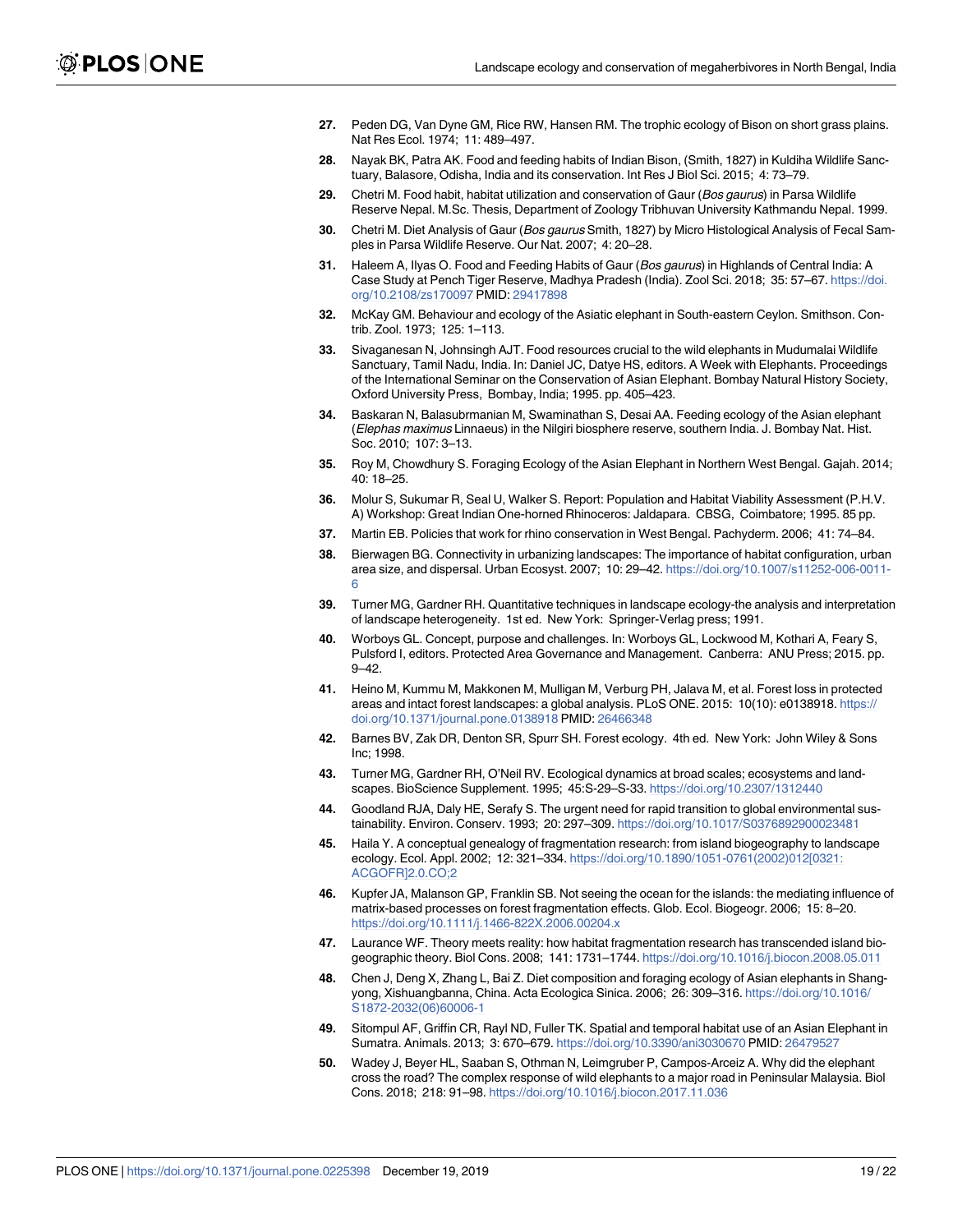- <span id="page-19-0"></span>**[51.](#page-2-0)** Huang C, Li X, Khanal L, Jiang X. Habitat suitability and connectivity inform a co-management policy of protected area network for Asian elephants in China. PeerJ. 2019; 19: 7:e6791. [https://doi.org/10.](https://doi.org/10.7717/peerj.6791) [7717/peerj.6791](https://doi.org/10.7717/peerj.6791) PMID: [31041155](http://www.ncbi.nlm.nih.gov/pubmed/31041155)
- **[52.](#page-2-0)** Verburg PH, Eck JRV, Hijs TCD, Dijst MJ, Schot P. Determination of land use change patterns in the Netherlands. Environ Plann B. 2004; 31: 125–150.
- **[53.](#page-2-0)** Agrawal C, Green G, Grove J, Evans T, Schweik C. A review and assessment of land-use change models: dynamics of space, time, and human choice. Delaware OH: USDA Forest Service. 2002; <https://doi.org/10.2737/NE-GTR-297>
- **[54.](#page-2-0)** Sinha P, Kimar L. Markov land cover change modeling using pairs of time-series satellite images. Photogrammetric Engineering & Remote Sensing, 2013; 79: 1037–1051.
- **[55.](#page-2-0)** Weng Q. Land use change analysis in the Zhujiang Delta of China using satellite remote sensing, GIS and stochastic modelling. J Environ Manage. 2002; 64: 273–284. [https://doi.org/10.1006/jema.2001.](https://doi.org/10.1006/jema.2001.0509) [0509](https://doi.org/10.1006/jema.2001.0509) PMID: [12040960](http://www.ncbi.nlm.nih.gov/pubmed/12040960)
- **[56.](#page-2-0)** Calabrese A, Calabrese JM, Songer M, Wegmann M, Hedges S, Rose R, et al. Conservation status of Asian elephants: the influence of habitat and governance. Biodivers. Conserv. 2017; 26: 2067–2081. <https://doi.org/10.1007/s10531-017-1345-5>
- **57.** Weiers S, Bock M, Wissen M, Rossner G. Mapping and indicator approaches for the assessment of habitats at different scales using remote sensing and GIS methods. Landscape Urban Plann. 2004; 67: 43–65.
- **[58.](#page-2-0)** Weng YC. Spatiotemporal changes of landscape pattern in response to urbanization. Landscape Urban Plann. 2007; 81: 341–353.
- **[59.](#page-2-0)** Rodgers WA, Panwar HS, Mathur VB. Wildlife Protected Areas in India: A Review (Executive Summary). 1st ed. Dehradun: Wildlife Institute of India; 2002.
- **[60.](#page-3-0)** Sanyal AK, De JK, Das RP, Venkataraman K. Feasibility study regarding re-introduction of pygmy hog (Porcula salvania Hodgson, 1847) at Gorumara National Park, Jalpaigui, West Bengal. Rec Zool Surv India. 2013; 113: 1–24.
- **[61.](#page-3-0)** Tapas D, Bimal D. Management Plan of Gorumara National Park. West Bengal: Wild Life Circle, Government of West Bengal; 2017.
- **[62.](#page-3-0)** Champion HG, Seth SK. A revised survey of forest types of India. 1st ed. Delhi: Manager of Publications; 1968.
- **[63.](#page-3-0)** Ghatak S, Bhutia PT, Mitra A, Raha AK. Time Series Study of Rhino Habitat and its Impact on Rhino Population in Gorumara National Park through Remote Sensing Technology. Int. J environ agric biotechnol. 2016; 1: 328–333. <https://doi.org/10.22161/ijeab/1.3.3>
- **[64.](#page-4-0)** Congedo L. Semi-Automatic Classification Plugin Documentation; 2016. Release 6.0.1.1. Available from: <https://doi.org/10.13140/RG.2.2.29474.02242/1> Cited 17 May 2019.
- **[65.](#page-4-0)** Nguyen TA, Le PMT, Pham TM, Hoang HTT, Nguyen MQ, Ta HQ, et al. Toward a sustainable city of tomorrow: a hybrid Markov–Cellular Automata modeling for urban landscape evolution in the Hanoi city (Vietnam) during 1990–2030. Environ Dev Sustain. 2019; 21: 429–446. <https://doi.org/10>. 1089/ sus.2017.29092.aml
- **66.** Liping C, Yujun S, Saeed S. Monitoring and predicting land use and land cover changes using remote sensing and GIS techniques—A case study of a hilly area, Jiangle, China. 2018; PLoS ONE 13(7): e0200493. <https://doi.org/10.1371/journal.pone.0200493> PMID: [30005084](http://www.ncbi.nlm.nih.gov/pubmed/30005084)
- **[67.](#page-4-0)** Saputra, & Lee. (2019). Prediction of Land Use and Land Cover Changes for North Sumatra, Indonesia, Using an Artificial-Neural-Network-Based Cellular Automaton. Sustainability. 2019; 11: (11), 3024. <https://doi.org/10.3390/su11113024>
- **[68.](#page-4-0)** Rahman MTU, Tabassum F, Rasheduzzaman M, Saba H, Sarkar L, Ferdous J, et.al. Temporal dynamics of land use/land cover change and its prediction using CA-ANN model for southwestern coastal Bangladesh. Environ Monit Assess. 2017; 189: 3–18. [https://doi.org/10.1007/s10661-017-](https://doi.org/10.1007/s10661-017-6272-0) [6272-0](https://doi.org/10.1007/s10661-017-6272-0)
- **[69.](#page-4-0)** Mtui DT, Lepczyk CA, Chen Q, Miura T, Cox LJ. Assessing multi-decadal land-cover- land-use change in two wildlife protected areas in Tanzania using Landsat imagery. PLoS ONE. 2017; 12(9): e0185468. <https://doi.org/10.1371/journal.pone.0185468> PMID: [28957397](http://www.ncbi.nlm.nih.gov/pubmed/28957397)
- **[70.](#page-5-0)** McGarigal K, Cushman SA, Neel MC, Ene E. FRAGSTATS: Spatial Pattern Analysis Program for Categorical Maps. Computer Software Program, University of Massachusetts, Amherst, Mass, USA. 2002. Available from: [http://www.umass.edu/landeco/research/fragstats/fragstats.html.](http://www.umass.edu/landeco/research/fragstats/fragstats.html)
- **[71.](#page-5-0)** Haines-Young R., Chopping M. Quantifying landscape structure: a review of landscape indices and their application to forested landscapes. Prog Phys Geogr. 1996; 20: 418–445.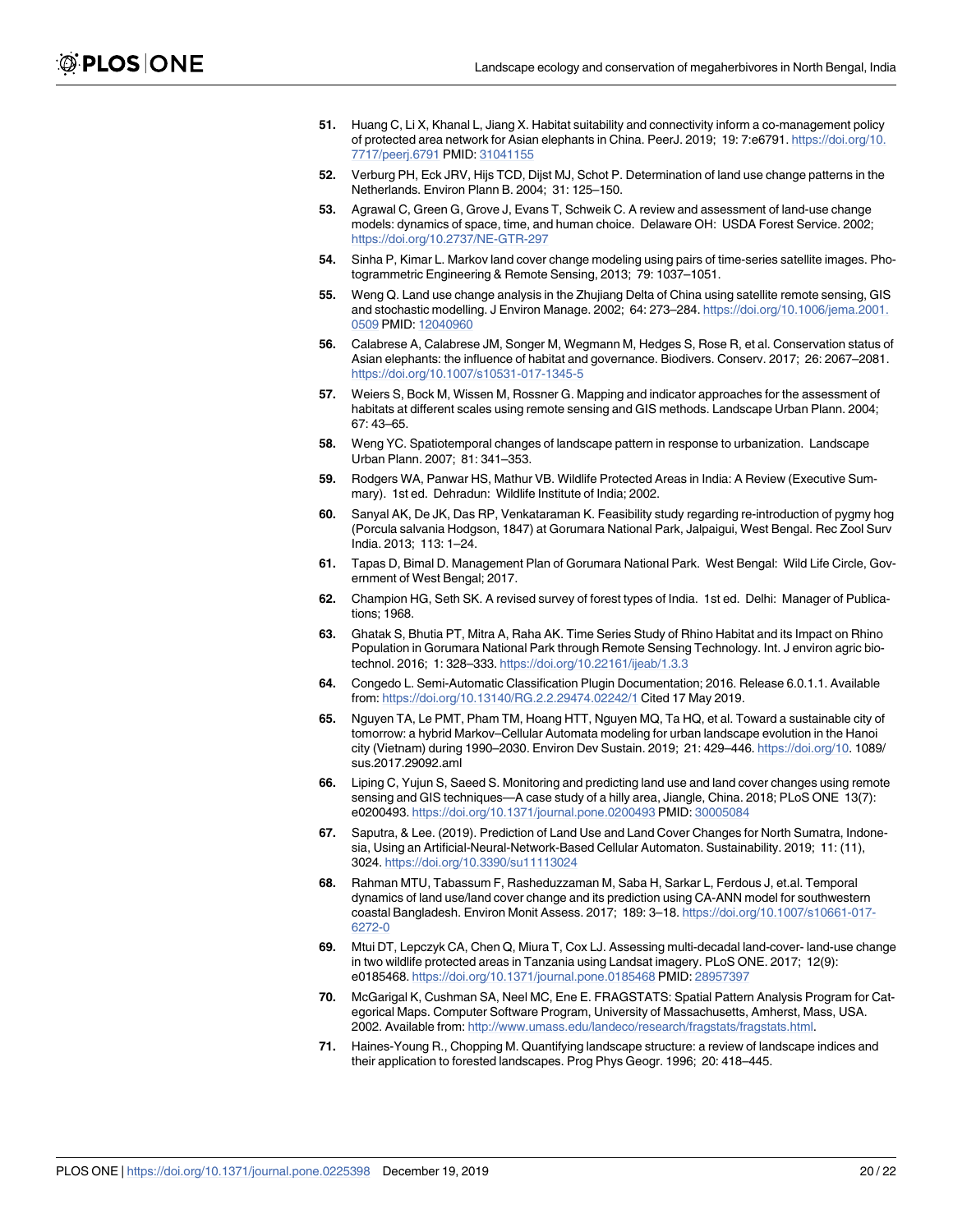- <span id="page-20-0"></span>**[72.](#page-5-0)** Dale VH, Pearson SM. Quantifying habitat fragmentation due to land-use change in Amazonia. In Laurance WF, Bierregaard RO, editors. Tropical Forest Remnants: ecology, management, and conservation of fragmented communities Chicago: Chicago Press; 1997.
- **[73.](#page-5-0)** Hastie TJ, Tibshirani RJ. Generalized additive models. 1st ed. London: Chapman and Hall; 1990. <https://doi.org/10.1002/sim.4780110717>
- **[74.](#page-5-0)** Morisette JT, Jarnevich CS, Holcombe TR, Talbert CB, Ignizio D, Talbert MK et al. VisTrails SAHM: Visualization and workflow management for species habitat modeling. Ecography. 2013; 36: 129– 135. <https://doi.org/10.1111/j.1600-0587.2012.07815.x>
- **[75.](#page-5-0)** Tao M, Xie P, Chen J, Qin B, Zhang D, Niu Y, et al. Use of a generalized additive model to investigate key abiotic factors affecting microcystin cellular quotas in heavy bloom areas of lake Taihu. PLoS ONE. 2012; 7(2): e32020. <https://doi.org/10.1371/journal.pone.0032020> PMID: [22384128](http://www.ncbi.nlm.nih.gov/pubmed/22384128)
- [76.](#page-5-0) Jogun T. The simulation model of land cover change in the Požega-Slavonia County. Diploma thesis, Faculty of Science, Department of Geography. 2016. Available from: <http://digre.pmf.unizg.hr/4908/>
- **[77.](#page-5-0)** Li T, Li W. Multiple land use change simulation with Monte Carlo approach and CA-ANN model, a case study in Shenzhen, China. Environ Syst Res. 2015; 4:1. [https://doi.org/10.1186/s40068-014-0026-6.](https://doi.org/10.1186/s40068-014-0026-6)
- **[78.](#page-5-0)** NEXTGIS. MOLUSCE—quick and convenient analysis of land cover changes; 2013. E-Print. Available from: <https://nextgis.com/blog/molusce>. Accessed 10 July 2019.
- **[79.](#page-5-0)** Gessler PE, Moore ID, McKenzie NJ, Ryan PJ. Soil-landscape modeling and spatial prediction of soil attributes. Int J Geogr Inf Sci. 1995; 9: 421–432. <https://doi.org/10.1080/02693799508902047>
- **[80.](#page-5-0)** Moore ID, Lewis A, Gallant JC. Terrain attributes: estimation methods and scale effectsaffected: Jakeman AJ Beck MB, MCaleer MJ editors. Modelling Change in Environmental Systems. Chichester: Wiley; 1993. pp. 189–214.
- **[81.](#page-5-0)** McCune B, Keon D. Equations for potential annual direct incident radiation and heat load index. J Veg Sci. 2002; 13: 603–606. <https://doi.org/10.1111/j.1654-1103.2002.tb02087.x>
- **[82.](#page-5-0)** Iverson LR, Dale ME, Scott CT, Prasad A. A GIS-derived integrated moisture index to predict forest composition and productivity of Ohio forests (U.S.A.). Landsc Ecol. 1997; 12: 331–348.
- **[83.](#page-5-0)** Evans JS, Oakleaf J, Cushman SA, Theobald D. An ArcGIS Toolbox for Surface Gradient and Geomorphometric Modeling, version 2.0–0; 2014. E-print. Available from: [http://evansmurphy.wix.com/](http://evansmurphy.wix.com/evansspatial) [evansspatial.](http://evansmurphy.wix.com/evansspatial) Cited 10 July 2019.
- **[84.](#page-9-0)** Roy M. A Spatial and Temporal Analysis of Elephant-Human Conflict at Gorumara and Jalpaiguri Forest Divisions of Northern West Bengal. J Wildl Res. 2017; 5: 41–49.
- **[85.](#page-9-0)** Chakraborty S. Human-Animal Conflicts in Northern West Bengal: Losses on both sides. Int J Pure App Biosci 2015; 3: 35–44.
- **[86.](#page-11-0)** Prater SH. The book of Indian animals. 3rd ed. Bombay: Bombay natural history society; 1971.
- **87.** Kafley H, Khadka M, Sharma M. Habitat evaluation and suitability modeling of Rhinoceros unicornis in Chitwan National Park, Nepal: A geospatial approach. A report submitted to Aloca Foundation, Institute of International Education, World Wildlife Fund, USA; 2008.
- **88.** Jnawali SR. Population ecology of greater one-horned Rhinoceros (Rhinoceros unicornis) with particular emphasis on habitat preference, food ecology and ranging behavior of a reintroduced population in Royal Bardiya National Park in Low land Nepal. PhD. Thesis, Agricultural University of Norway. 1995. Available from:[http://www.rhinoresourcecenter.com/index.php?s=1&act=refs&CODE=ref\\_ detail&id=](http://www.rhinoresourcecenter.com/index.php?s=1&act=refs&CODE=ref_ detail&id=1211098973) [1211098973.](http://www.rhinoresourcecenter.com/index.php?s=1&act=refs&CODE=ref_ detail&id=1211098973)
- **89.** Kandel RC. Aspects of foraging activity, habitat use and demography of rhinoceros (Rhinoceros unicornis Linn) in Royal Chitwan National Park, Nepal. M.Sc. dissertations, Wildlife Institute of India, Dehradun. 2003.
- **[90.](#page-11-0)** Kandel RC, Jhala YV. Demographic Structure, Activity patterns, Habitat Use and Food Habits of Rhinoceros unicornis in Chitwan National Park, Nepal. J Bombay Nat Hist Soc. 2008; 105: 5–13.
- **[91.](#page-11-0)** Sarma PK, Mipun BS, Talukdar BK, Singh H, Basumatary AK, Das AK. et.al. Assessment of habitat utilization pattern of rhinos (Rhinoceros unicornis) in Orang National Park, Assam, India. Pachyderm. 2012; 51: 38–44.
- **[92.](#page-11-0)** Jarman PJ, Sinclair ARE. Feeding strategy and pattern of resource-partitioning in ungulates. In: Sinclair ARE, Norton-Griffiths M, editors. Serengeti: dynamics of an ecosystem. Chicago: University of Chicago; 1979. pp. 130–163.
- **[93.](#page-11-0)** Rimal S, Adhikari H, Tripathi S. Habitat suitability and threat analysis of Greater One-horned Rhinoceros (Rhinoceros unicornis Linnaeus, 1758) (Mammalia: Perissodactyla: Rhinocerotidae) in Rautahat District, Nepal. J Threat Taxa. 2018; 10: 11999–12007. [https://doi.org/10.11609/jott.3948.10.8.](https://doi.org/10.11609/jott.3948.10.8.11999-12007) [11999-12007](https://doi.org/10.11609/jott.3948.10.8.11999-12007)